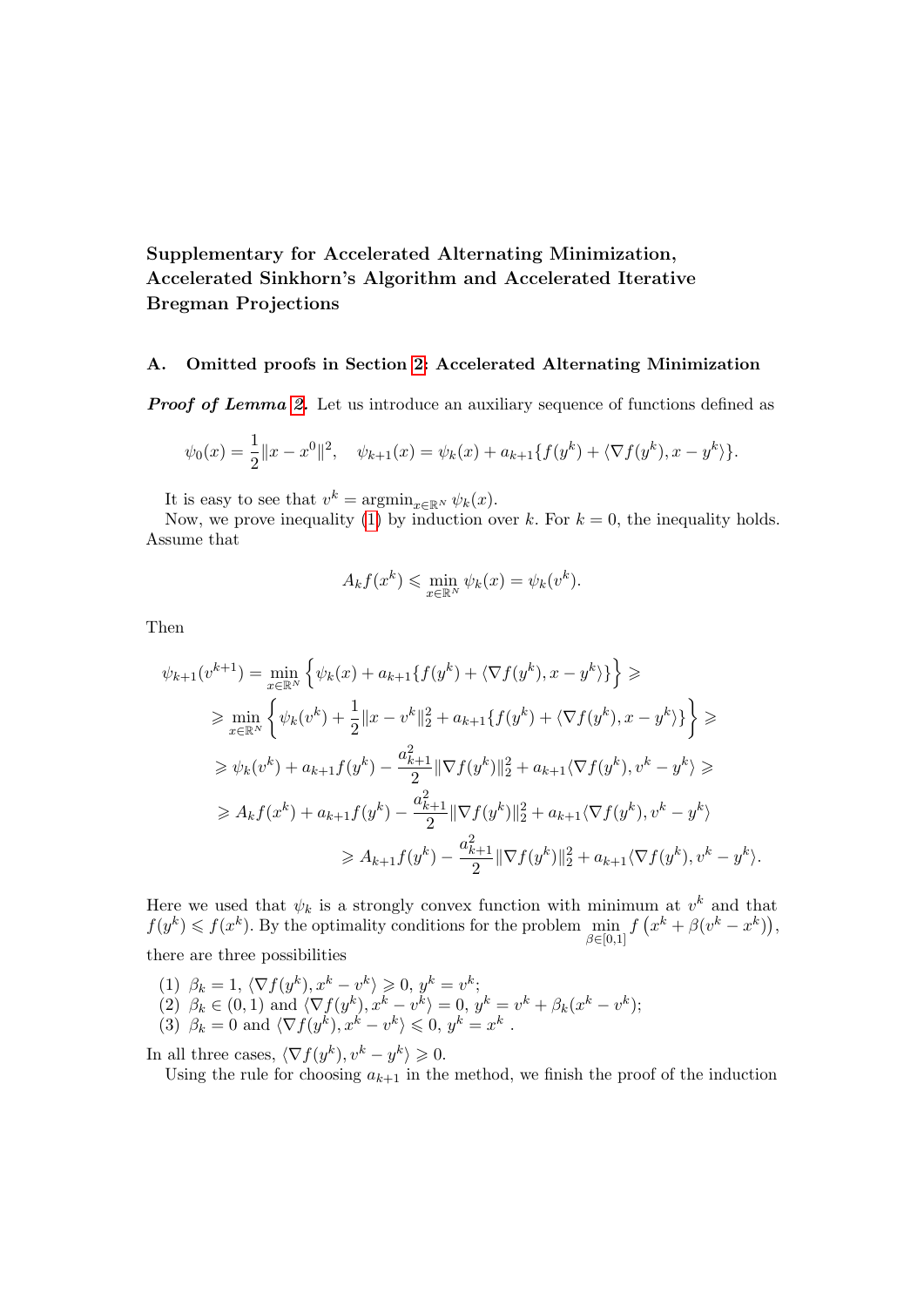step:

$$
\psi_{k+1}(v^{k+1}) \geq A_{k+1}f(x^{k+1}).
$$

It remains to show that the equation

<span id="page-1-1"></span>
$$
f(y^{k}) - \frac{a_{k+1}^{2}}{2A_{k+1}} \|\nabla f(y^{k})\|_{2}^{2} = f(x^{k+1}).
$$
\n(1)

has a solution  $a_{k+1} > 0$ . By the L-smoothness of the objective, we have, for all  $i \geq 0$ ,

$$
f(y^{k}) - \frac{1}{2L} \|\nabla_i f(y^{k})\|_2^2 \ge f(x_i^{k+1}),
$$

where  $x_i^{k+1} = \operatorname{argmin}_{x \in S_i} f(x)$ . Since  $A_{k+1} = A_k + a_{k+1}$ , we can rewrite [\(1\)](#page-1-1) as

$$
\frac{a_{k+1}^2}{2} \|\nabla f(y^k)\|_2^2 + a_{k+1}(f(x^{k+1}) - f(y^k)) + A_k(f(x^{k+1}) - f(y^k)) = 0.
$$

Since  $f(x^{k+1}) - f(y^k) < 0$  (otherwise  $\|\nabla f(y^k)\| = 0$  and  $y_k$  is a solution to the problem), there exists solution  $a_{k+1} > 0$ .

Let us estimate the rate of the growth for  $A_k$ . Since  $i_k = \text{argmax}_i ||\nabla_i f(y^k)||_2^2$ ,

$$
\|\nabla_{i_k} f(y^k)\|_2^2 \geqslant \frac{1}{n} \|\nabla f(y^k)\|_2^2.
$$

As a consequence, we have

$$
f(y^k) - \frac{1}{2Ln} \|\nabla f(y^k)\|_2^2 \ge f(y^k) - \frac{1}{2L} \|\nabla_{i_k} f(y^k)\|_2^2 \ge f(x^{k+1}).
$$

This in combination with our rule for choosing  $a_{k+1}$  implies  $\frac{a_{k+1}^2}{2A_{k+1}} \geqslant \frac{1}{2Ln}$ . Since  $A_1 = a_1 \geq \frac{1}{Ln}$ , we prove by induction that  $a_k \geq \frac{k}{2Ln}$  and  $A_k \geq \frac{(k+1)^2}{4nL} \geq \frac{k^2}{4nL}$ . Indeed,

$$
a_{k+1} \geq \frac{1 + \sqrt{1 + 4A_k L n}}{2Ln} = \frac{1}{2Ln} + \sqrt{\frac{1}{4L^2 n^2} + \frac{A_k}{Ln}} \geq \frac{1}{2Ln} + \sqrt{\frac{A_k}{Ln}} \geq \frac{1}{2Ln} + \frac{1}{\sqrt{L}} \frac{k+1}{2\sqrt{Ln}} = \frac{k+2}{2Ln}.
$$

Hence,

$$
A_{k+1} = A_k + a_{k+1} \ge \frac{(k+1)^2}{4Ln} + \frac{k+2}{2Ln} \ge \frac{(k+2)^2}{4Ln}.
$$

 $\Box$ 

<span id="page-1-0"></span>B. Omitted proofs in Section [3:](#page-4-0) Primal-Dual Extension

To prove Theorem [3,](#page-0-0) we first prove a slightly more general result.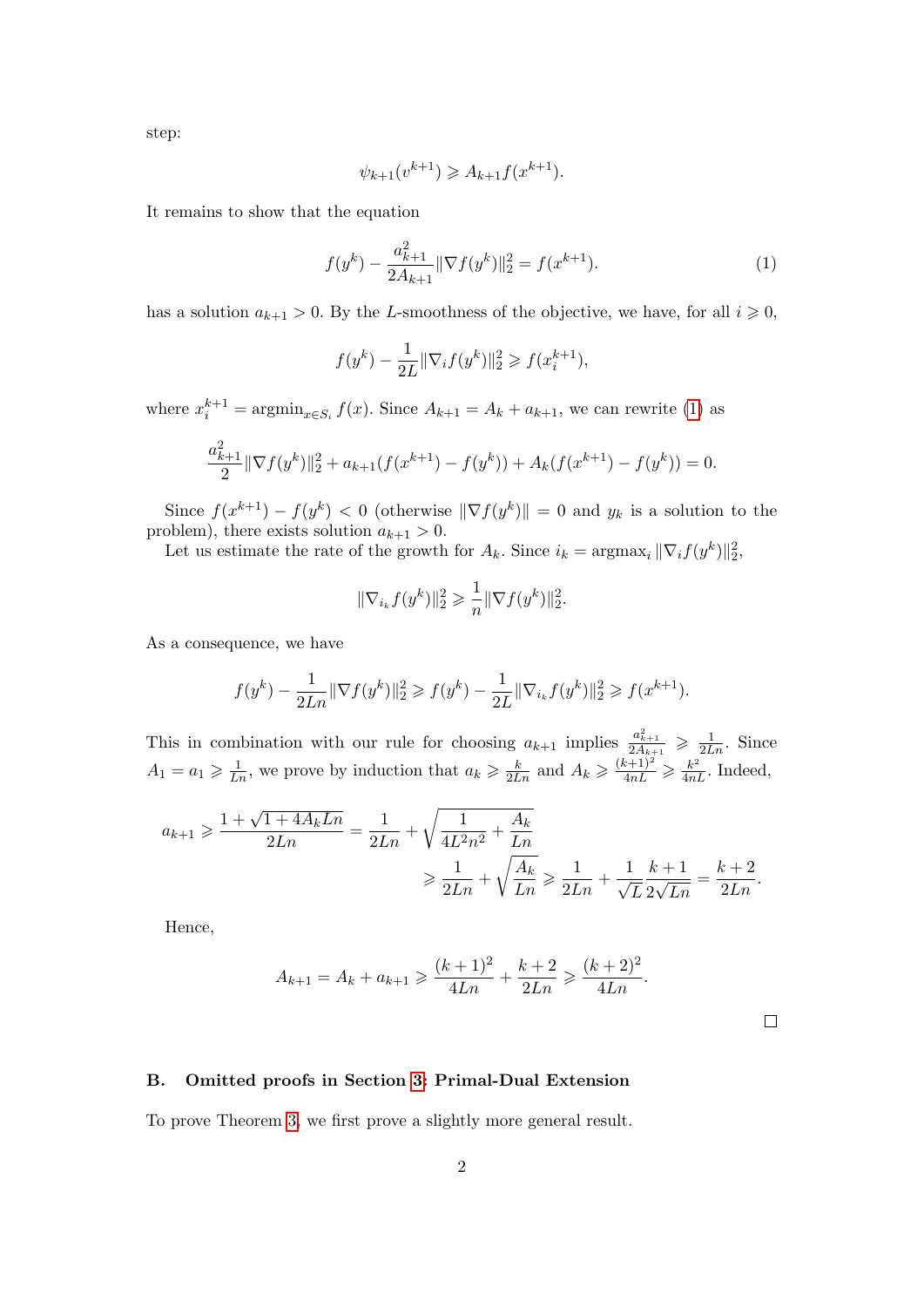<span id="page-2-3"></span>**Theorem B.1.** Let the objective  $\phi$  in the problem  $(P_2)$  be L-smooth w.r.t.  $\lVert \cdot \rVert_2$  and the solution of this problem be bounded, i.e.  $\|\lambda^*\|_2 \leq R$ . Then, for the sequences  $\hat{x}_{k+1}, \eta_{k+1}$ ,  $k \geqslant 0$ , generated by Algorithm [2,](#page-8-0)

$$
\|{\cal A}\hat{x}^k-b\|_2\leqslant \frac{8nLR}{k^2},\,\,|\phi(\eta^k)+f(\hat{x}^k)|\leqslant \frac{8nLR^2}{k^2},\,\,\|\hat{x}^k-x^*\|_E\leqslant \frac{4}{k}\sqrt{\frac{2nLR^2}{\gamma}}.
$$

**Proof.** Applying Lemma [2](#page-0-0) to problem  $(P_2)$ , we obtain

<span id="page-2-0"></span>
$$
A_k \phi(\eta^k) \leq \min_{\lambda \in \Lambda} \left\{ \sum_{j=0}^{k-1} \{ a_{j+1}(\phi(\lambda^j) + \langle \nabla \phi(\lambda^j), \lambda - \lambda^j \rangle) + \frac{1}{2} ||\lambda||_2^2 \right\},\tag{2}
$$

Let us introduce the set  $\Lambda_R = \{\lambda : ||\lambda||_2 \leqslant 2R\}$  where R is such that  $||\lambda^*||_2 \leqslant R$ . Then, from [\(2\)](#page-2-0), we obtain for  $h(\lambda) = \sum_{j=0}^{k-1} a_{j+1} \left( \phi(\lambda^j) + \langle \nabla \phi(\lambda^j), \lambda - \lambda^j \rangle \right) + \frac{1}{2}$  $\frac{1}{2}$   $\|\lambda\|_2^2$ 

<span id="page-2-1"></span>
$$
A_k \phi(\eta^k) \leq \min_{\lambda \in \Lambda} h(\lambda) \leq \min_{\lambda \in \Lambda_R} h(\lambda) \leq 2R^2 + \min_{\lambda \in \Lambda_R} \left\{ \sum_{j=0}^{k-1} a_{j+1}(\phi(\lambda^j) + \langle \nabla \phi(\lambda^j), \lambda - \lambda^j \rangle \right\}.
$$
\n(3)

On the other hand, from the definition  $(P_2)$  of  $\phi(\lambda)$ , we have

$$
\phi(\lambda^i) = \langle \lambda^i, b \rangle + \max_{x \in Q} \left( -f(x) - \langle \mathbf{A}^T \lambda^i, x \rangle \right) = \langle \lambda^i, b \rangle - f(x(\lambda^i)) - \langle \mathbf{A}^T \lambda^i, x(\lambda^i) \rangle.
$$

Combining this equality with [\(2\)](#page-0-0), we obtain

$$
\phi(\lambda^{i}) - \langle \nabla \phi(\lambda^{i}), \lambda^{i} \rangle
$$
  
=  $\langle \lambda^{i}, b \rangle - f(x(\lambda^{i})) - \langle \mathbf{A}^{T} \lambda^{i}, x(\lambda^{i}) \rangle - \langle b - \mathbf{A} x(\lambda^{i}), \lambda^{i} \rangle = -f(x(\lambda^{i})).$ 

Summing these equalities from  $i = 0$  to  $i = k - 1$  with the weights  $\{a_{i+1}\}_{i=0,\dots,k-1}$ , we get, using the convexity of  $f$ 

$$
\sum_{i=0}^{k-1} a_{i+1}(\phi(\lambda^i) + \langle \nabla \phi(\lambda^i), \lambda - \lambda^i \rangle) =
$$
  
= 
$$
-\sum_{i=0}^{k-1} a_{i+1} f(x(\lambda^i)) + \sum_{i=0}^{k-1} a_{i+1} \langle (b - Ax(\lambda^i), \lambda \rangle) \langle -A_k f(\hat{x}^k) + A_k (b - A\hat{x}^k, \lambda \rangle).
$$

Substituting this inequality into [\(3\)](#page-2-1), we obtain

$$
A_k \phi(\eta^k) \leqslant -A_k f(\hat{x}^k) + \min_{\lambda \in \Lambda_R} \left\{ A_k \langle b - \mathbf{A} \hat{x}^k, \lambda \rangle \right\} + 2R^2
$$

Finally, since  $\max_{\lambda \in \Lambda_R}$  $\{\langle -b + \mathbf{A}\hat{x}^k, \lambda \rangle\} = 2R\|\mathbf{A}\hat{x}^k - b\|_2$ , we obtain

<span id="page-2-2"></span>
$$
A_k(\phi(\eta^k) + f(\hat{x}^k)) + 2RA_k \|A\hat{x}^k - b\|_2 \le 2R^2.
$$
 (4)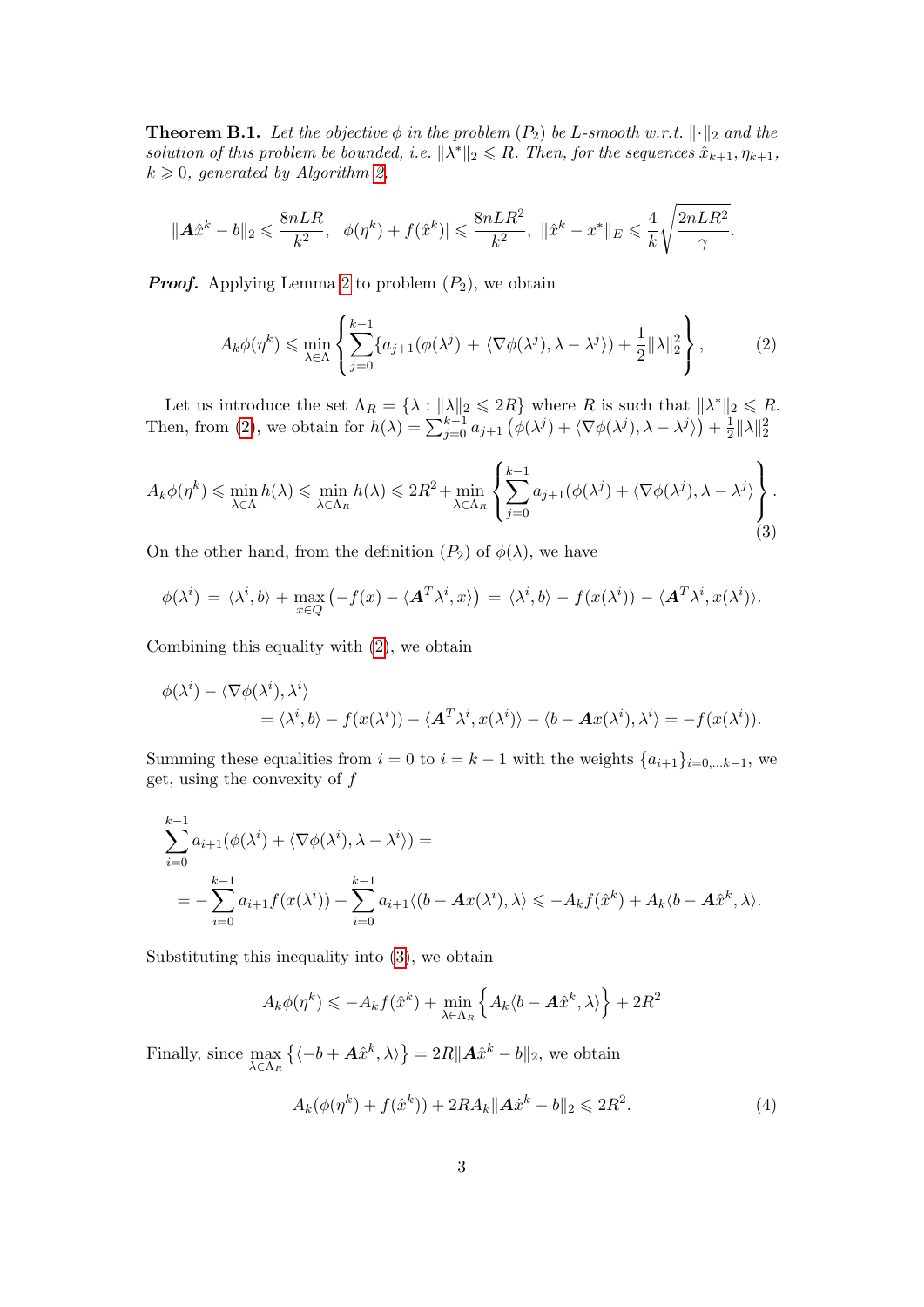Since  $\lambda^*$  is an optimal solution of Problem  $(D_1)$ , we have, for any  $x \in Q$ 

$$
Opt[P_1] \leqslant f(x) + \langle \lambda^*, \mathbf{A}x - b \rangle.
$$

Using the assumption that  $\|\lambda^*\|_2 \leq R$ , we get

<span id="page-3-1"></span><span id="page-3-0"></span>
$$
f(\hat{x}^k) \geqslant Opt[P_1] - R\|\mathbf{A}\hat{x}^k - b\|_2. \tag{5}
$$

Hence,

$$
\phi(\eta^k) + f(\hat{x}^k) = \phi(\eta^k) - Opt[P_2] + Opt[P_2] + Opt[P_1] - Opt[P_1] + f(\hat{x}^k) =
$$
  
= 
$$
\phi(\eta^k) - Opt[P_2] - Opt[P_1] + f(\hat{x}^k) \ge -Opt[P_1] + f(\hat{x}^k) \ge -R||\mathbf{A}\hat{x}^k - b||_2.
$$
 (6)

This and [\(4\)](#page-2-2) give  $R||A_k(A\hat{x}^k - b)||_2 \leq 2R^2$ . Hence, from [\(6\)](#page-3-1) we obtain  $A_k(\phi(\eta^k) +$  $f(\hat{x}^k)$   $\geqslant -2R^2$ . On the other hand, from [\(4\)](#page-2-2) we have  $A_k(\phi(\eta^k) + f(\hat{x}^k)) \leqslant 2R^2$ . Combining all of these results, we conclude

<span id="page-3-2"></span>
$$
A_k \|\mathbf{A}\hat{x}^k - b\|_2 \leq 2R, \quad A_k |\phi(\eta^k) + f(\hat{x}^k)| \leq 2R^2. \tag{7}
$$

From [2,](#page-0-0) for any  $k \geq 0$ ,  $A_k \geq \frac{k^2}{4Ln}$ . Combining this and [\(7\)](#page-3-2), we obtain the first two inequalities of the statement:

$$
\|\mathbf{A}\hat{x}^{k} - b\|_{2} \leq \frac{8nLR}{k^{2}}, \ |\phi(\eta^{k}) + f(\hat{x}^{k})| \leq \frac{8nLR^{2}}{k^{2}}.
$$

It remains to prove the third inequality. By the optimality condition for Problem  $(P_1)$ , we have

$$
\langle \nabla f(x^*) + \mathbf{A}^T \lambda^*, \hat{x}_k - x^* \rangle \geq 0, \quad \mathbf{A} x^* = b.
$$

Then

$$
\langle \nabla f(x^*), \hat{x}_k - x^* \rangle \ge -\langle \mathbf{A}^T \lambda^*, \hat{x}_k - x^* \rangle = -\langle \lambda^*, \mathbf{A} \hat{x}_k - b \rangle
$$
  

$$
\ge -R \|\mathbf{A} \hat{x}_k - b\|_2 \ge -\frac{8nLR^2}{k^2}, \quad (8)
$$

where we used the same reasoning as while deriving [\(5\)](#page-3-0). Using this inequality and the  $\gamma$ -strong convexity of f, we obtain

$$
\frac{\gamma}{2} \|\hat{x}_k - x^*\|_E^2 \leq f(\hat{x}_k) - Opt[P_1] - \langle \nabla f(x^*), \hat{x}_k - x^* \rangle
$$
  

$$
\leq f(\hat{x}_k) + \phi(\eta^k) + \langle \nabla f(x^*), \hat{x}_k - x^* \rangle \leq \frac{8nLR^2}{k^2} + \frac{8nLR^2}{k^2} = \frac{16nLR^2}{k^2},
$$

or

$$
\|\hat{x}_k - x^*\|_E \leq \frac{4}{k} \sqrt{\frac{2nLR^2}{\gamma}}.
$$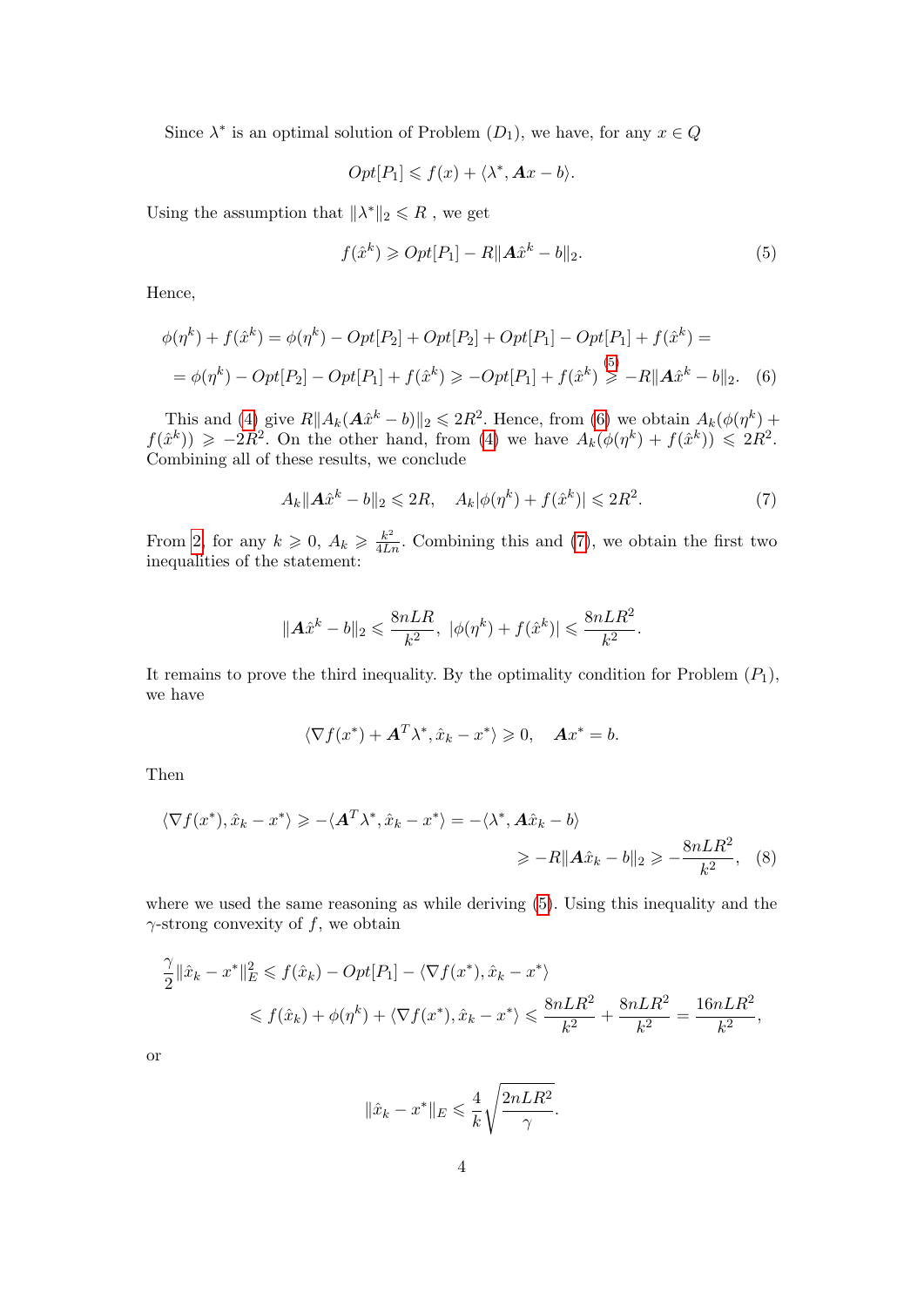#### Proof of Theorem [3](#page-0-0)

**Proof.** The result follows from the previous theorem and the bound  $L \leq \frac{\|A\|_{E \to H}^2}{\gamma}$ , which is shown in [\[7\]](#page-28-0).

## <span id="page-4-0"></span>C. Fixed-Step Accelerated Alternating Minimization

In this section we introduce another variant of accelerated alternating minimization method. Algorithm 2 in the main text uses full relaxation on a segment to find the next iterate  $y^k$ . On the contrary, the method which we introduce in this section tries to adaptively find an approximation for the constant  $L$  – Lipschitz constant of the gradient. Based on this approximation, a fixed stepsize is used to find  $y<sup>k</sup>$ . Thus, compared to the AAM algorithm presented in Section [2](#page-1-0) of the main paper, this algorithm does not require solving any one-dimensional minimization problems during each iteration, but instead requires adapting to the smoothness parameter of the problem. This typically results in repeating each iteration twice. In our experience, which of the two method turns out to be more efficient significantly depends on the problem being solved (generally, the more difficult the function is to compute, the more taxing the line-search becomes) and the implementation of the line-search procedure. We also point out that we can not guarantee the convergence of Algorithm [1](#page-4-1) to a stationary point for non-convex objectives. In the experiments for the OT problem we use this algorithm and the result is denoted by AAM-A.

<span id="page-4-1"></span>Algorithm 1 Fixed-Step Accelerated Alternating Minimization **Input:** starting point  $x_0$ , initial estimate of the Lipschitz constant  $L_0$ . Output:  $x^k$ 1:  $x^0 = y^0 = v^0$ . 2: for  $k \geqslant 0$  do 3: Set  $L_{k+1} = L_k/2$ 4: while True do 5: Set  $a_{k+1} = \frac{1}{2L_{k+1}} + \sqrt{\frac{1}{4L_{k+1}^2} + a_k^2 \frac{L_k}{L_{k+1}}}$  Find  $a_{k+1}$  s.t.  $A_{k+1} := a_{k+1}^2 L_{k+1} = a_k^2 L_k + a_{k+1}$ . 6: Set  $\tau_k = \frac{1}{a_{k+1}L_{k+1}}$ 7: Set  $y^k = \tau_k v^k + (1 - \tau_k)x^k$  {Extrapolation step} 8: Choose  $i_k = \text{argmax} \|\nabla_i f(y^k)\|_2^2$  $i \in \{1,...,n\}$ 9: Set  $x^{k+1} = \argmin f(x)$  $x \in S_{i_k}(y^k)$ 10: Set  $v^{k+1} = v^k - a_{k+1} \nabla f(y^k)$ 11: if  $f(x^{k+1}) \leqslant f(y^k) - \frac{\|\nabla f(y^k)\|_2^2}{2L_{k+1}}$  then 12: break 13: end if 14: Set  $L_{k+1} = 2L_{k+1}$ . 15: end while 16:  $k = k + 1$ 17: end for

The convergence rate of Algorithm [1](#page-4-1) is given by the following theorem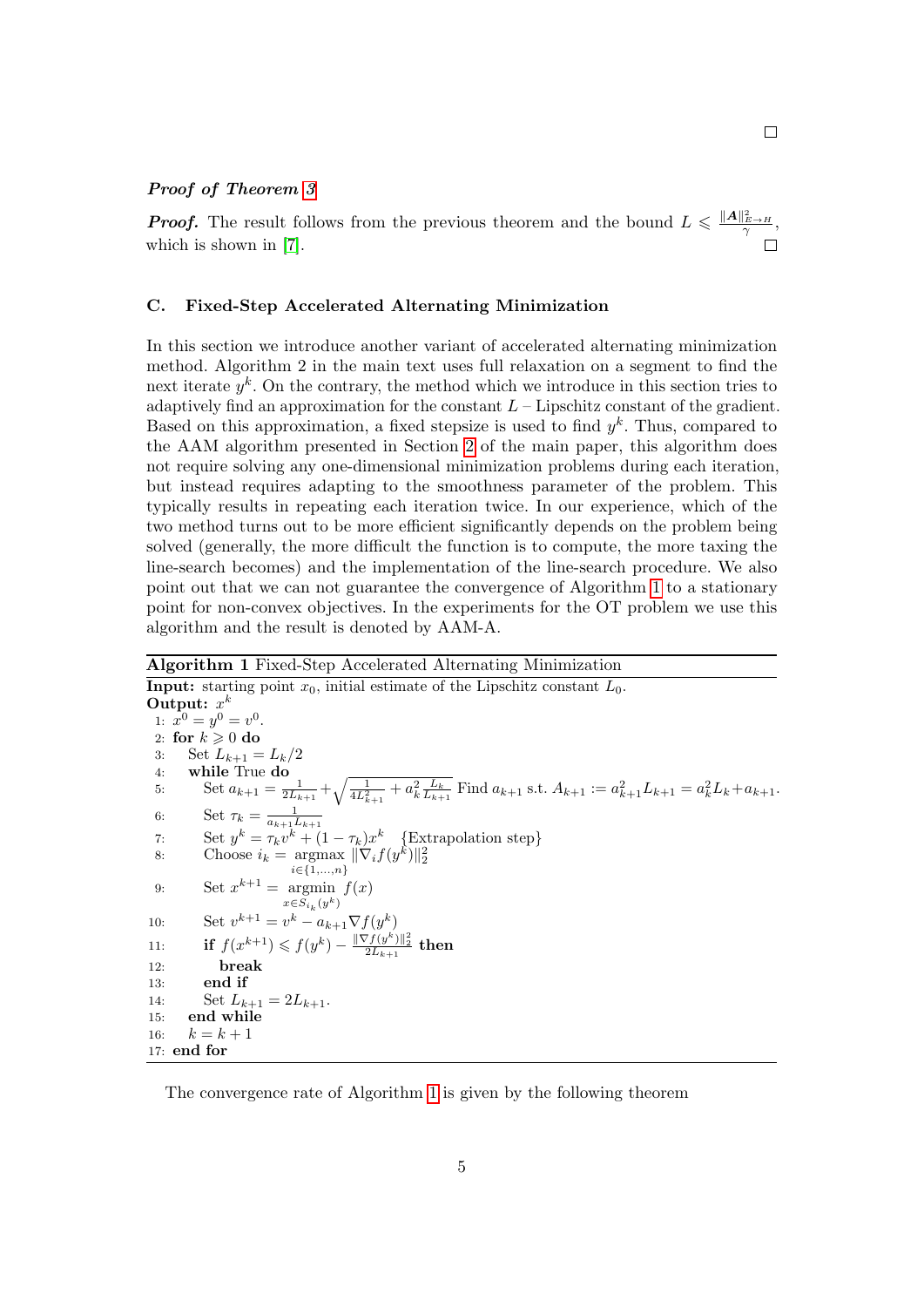<span id="page-5-1"></span>**Theorem C.1.** Let the objective f be convex and L-smooth. If  $L_0 \leq 4nL$ , then after k steps of Algorithm [1](#page-4-1) it holds that

$$
f(x^{k}) - f(x^{*}) \leq \frac{4nL||x^{0} - x^{*}||_{2}^{2}}{k^{2}}.
$$
\n(9)

Unlike the AM algorithm, this method requires computing the whole gradient of the objective, which makes the iterations of this algorithm considerably more expensive. Also, even when the number of blocks is 2, the convergence rate of Algorithm [1](#page-4-1) depends on the smoothness parameter  $L$  of the whole objective, and not on the Lipschitz constants of each block on its own, which is the case for the AM algorithm [\[2\]](#page-28-1). On the other hand, if we compare the Algorithm [1](#page-4-1) algorithm to an adaptive accelerated gradient method, we will see that the theoretical worst-case time complexity of Algorithm [1](#page-4-1) method, we will see that the theoretical worst-case time complexity of Algorithm 1 method is only  $\sqrt{n}$  times worse, while in practice block-wise minimization steps may perform much better than gradient descent steps simply because they directly use some specific structure of the objective.

This convergence rate is  $n$  times worse than that of an adaptive accelerated gradient This convergence rate is *n* times worse than that or an adaptive accelerated gradient method [\[4\]](#page-28-2), or, equivalently, this means that in the worst case it may take  $\sqrt{n}$  times more iterations to guarantee accuracy  $\varepsilon$  compared to an adaptive accelerated gradient method. To prove the convergence rate of the method, we will need a technical result.

<span id="page-5-0"></span>Lemma C.2. For any  $u \in \mathbb{R}^N$ 

$$
a_{k+1}\langle \nabla f(y^k), v^k - u \rangle \leq a_{k+1}^2 L_{k+1} \left( f(y^k) - f(x^{k+1}) \right) + \frac{1}{2} \|v^k - u\|_2^2 - \frac{1}{2} \|v^{k+1} - u\|_2^2.
$$

Proof.

$$
a_{k+1}\langle \nabla f(y^k), v^k - u \rangle = a_{k+1}\langle \nabla f(y^k), v^k - v^{k+1} \rangle + a_{k+1}\langle \nabla f(y^k), v^{k+1} - u \rangle
$$
  
\n
$$
= a_{k+1}^2 \|\nabla f(y^k)\|_2^2 + \langle v^k - v^{k+1}, v^{k+1} - u \rangle
$$
  
\n
$$
= a_{k+1}^2 \|\nabla f(y^k)\|_2^2 + \frac{1}{2} \|v^k - u\|_2^2 - \frac{1}{2} \|v^{k+1} - u\|_2^2 - \frac{1}{2} \|v^{k+1} - v^k\|_2^2
$$
  
\n
$$
\leq a_{k+1}^2 L_{k+1} \Big( f(y^k) - f(x^{k+1}) \Big) + \frac{1}{2} \|v^k - u\|_2^2 - \frac{1}{2} \|v^{k+1} - u\|_2^2.
$$

Here the last inequality follows from line 11 of Algorithm [1.](#page-4-1)

$$
\qquad \qquad \Box
$$

<span id="page-5-2"></span>**Lemma C.3.** For any  $u \in \mathbb{R}^N$  and any  $k \geqslant 0$ 

$$
a_{k+1}^2 L_{k+1} f(x^{k+1}) - (a_{k+1}^2 L_{k+1} - a_{k+1}) f(x^k) + \frac{1}{2} ||v^k - u||_2^2 - \frac{1}{2} ||v^{k+1} - u||_2^2 \leq a_{k+1} f(u).
$$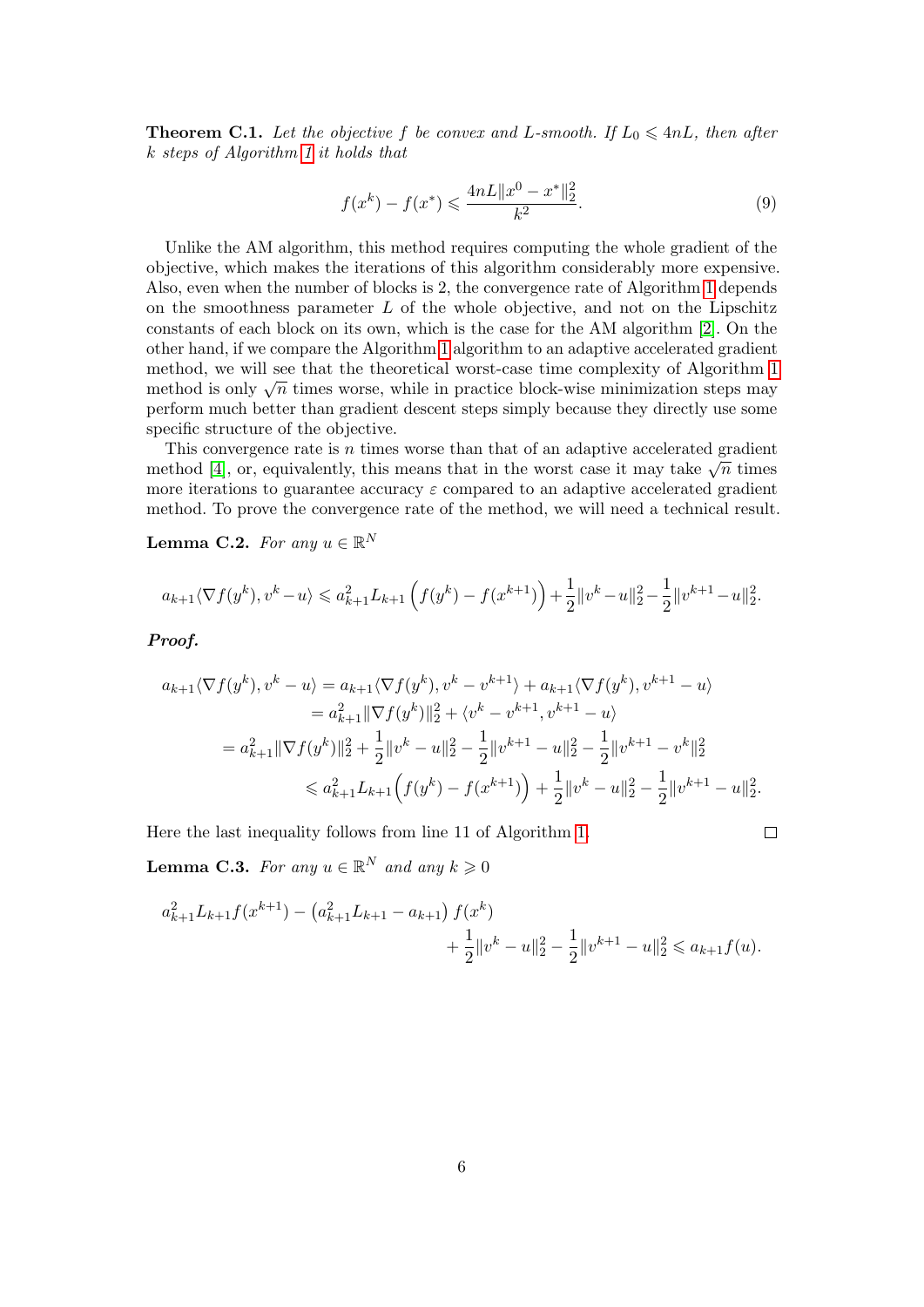Proof.

$$
a_{k+1}(f(y^k) - f(u)) \le a_{k+1}\langle \nabla f(y^k), y^k - u \rangle
$$
  
\n
$$
= a_{k+1}\langle \nabla f(y^k), y^k - v^k \rangle + a_{k+1}\langle \nabla f(y^k), v^k - u \rangle
$$
  
\n
$$
\stackrel{\textcircled{}}{=} \frac{(1 - \tau_k)a_{k+1}}{\tau_k} \langle \nabla f(y^k), x^k - y^k \rangle + a_{k+1}\langle \nabla f(y^k), v^k - u \rangle
$$
  
\n
$$
\stackrel{\textcircled{}}{=} \frac{(1 - \tau_k)a_{k+1}}{\tau_k} \left( f(x^k) - f(y^k) \right) + a_{k+1}^2 L_{k+1} \left( f(y^k) - f(x^{k+1}) \right)
$$
  
\n
$$
+ \frac{1}{2} ||v^k - u||_2^2 - \frac{1}{2} ||v^{k+1} - u||_2^2
$$
  
\n
$$
\stackrel{\textcircled{}}{=} (a_{k+1}^2 L_{k+1} - a_{k+1}) f(x^k) - a_{k+1}^2 L_{k+1} f(x^{k+1}) + a_{k+1} f(y^k)
$$
  
\n
$$
+ \frac{1}{2} ||v^k - u||_2^2 - \frac{1}{2} ||v^{k+1} - u||_2^2.
$$
 (10)

Here,  $\textcircled{1}$  uses the fact that our choice of  $y^k$  satisfies  $\tau_k(y^k - v^k) = (1 - \tau_k)(x^k - y^k)$ .  $\textcircled{2}$ is by convexity of  $f(\cdot)$  and Lemma [C.2](#page-5-0), while  $\circled{3}$  uses the choice of  $\tau_k = \frac{1}{a_{k+1}}$  $\frac{1}{a_{k+1}L_{k+1}}$ .

Proof of Theorem [C.1](#page-5-1). Note that

$$
a_{k+1} = \frac{1}{2L_{k+1}} + \sqrt{\frac{1}{4L_{k+1}^2} + a_k^2 \frac{L_k}{L_{k+1}}}
$$

satisfies the equation  $a_{k+1}^2 L_{k+1} = a_k^2 L_k + a_{k+1}$ . We also have  $a_1 = \frac{1}{L_k}$  $\frac{1}{L_{k+1}}$ . With that in mind, we sum up the inequality in the statement of Lemma [C.3](#page-5-2) for  $k = 0, \ldots, T - 1$ and set  $u = x^*$ :

$$
L_T a_T^2 f(x^T) + \frac{1}{2} \|v^0 - x^*\|_2^2 - \frac{1}{2} \|v^T - x^*\|_2^2 \leqslant \sum_{k=0}^{T-1} a_k f(x^*) = L_T a_T^2 f(x^*).
$$

Denote  $A_k = a_k^2 L_k$ . Since  $v^0 = x^0$ , we now have that for any  $T \ge 1$ 

$$
f(x^T) - f(x^*) \le \frac{||x^0 - x^*||_2^2}{2A_T}.
$$

It remains to estimate  $A_T$  from below. We will now show by induction that  $A_k \geq \frac{nk^2}{8L}$  $\frac{nk^2}{8L}$ . From the L-smoothness of the objective we have

$$
f(x^{k+1}) = \underset{x \in S_{i_k}(y^k)}{\operatorname{argmin}} f(x) \leqslant f(y^k - \frac{1}{L} \nabla_{i_k} f(y^k)) \leqslant f(y^k) - \frac{1}{2L} \|\nabla_{i_k} f(y^k)\|_2^2.
$$

Also, since  $i_k$  is chosen by the Gauss–Southwell rule, it is true that

$$
\|\nabla_{i_k} f(y^k)\|_2^2 \geq \frac{1}{n} \|\nabla f(y^k)\|_2^2.
$$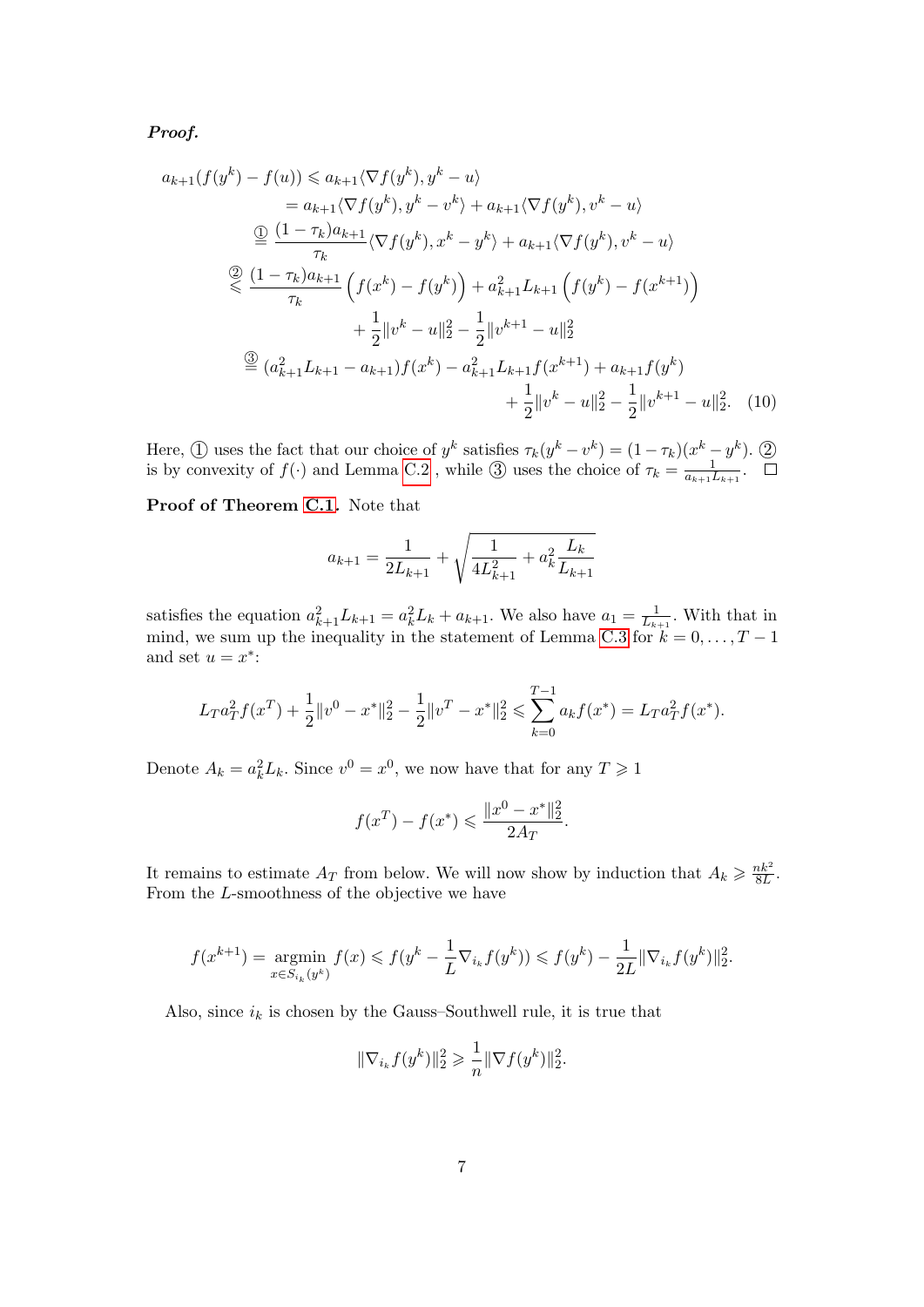As a result,

$$
f(x^{k+1}) \leq f(y^k) - \frac{1}{2nL} \|\nabla f(y^k)\|_2^2.
$$

This implies that the condition in line 11 of Algorithm [1](#page-4-1) is automatically satisfied if  $L_{k+1} \geq nL$ . Combined with the fact that we multiply  $L_{k+1}$  by 2 if this condition is not met, this means that if  $L_{k+1} \leq 2Ln$  at the beginning of the while loop during iteration  $k$ , then it is sure to hold at the end of the iteration too. This is guaranteed by our assumption that  $L_0 \leq 4Ln$ .

We have just shown that  $L_k \leq 2Ln$  for  $k \geq 1$ . The base case  $k = 0$  is trivial. Now assume that  $A_k \geqslant \frac{k^2}{8nL}$  for some k. Note that  $A_{k+1} = L_k a_k^2 + a_{k+1} = A_k + a_{k+1}$  and  $L_{k+1} = \frac{A_{k+1}}{a_{k+1}^2}$  $\frac{A_{k+1}}{a_{k+1}^2}.$ 

$$
a_{k+1} = \frac{1}{2L_{k+1}} + \sqrt{\frac{1}{4L_{k+1}^2} + a_k^2 \frac{L_k}{L_{k+1}}} \ge \frac{1}{4nL} + \sqrt{\frac{1}{16n^2L^2} + a_k^2 \frac{L_k}{2nL}} \ge \frac{1}{4nL} \left(1 + \sqrt{1 + 8A_k nL}\right) \ge \frac{k+1}{4nL}.
$$

Finally,

$$
A_{k+1} = A_k + a_{k+1} \ge \frac{k^2 + 2(k+1)}{8nL} \ge \frac{(k+1)^2}{8nL}
$$

By induction, we have  $\forall k \geq 1$ 

$$
A_k \geqslant \frac{k^2}{8nL} \tag{11}
$$

.

and

$$
f(x^{k}) - f(x^{*}) \leqslant \frac{4nL||x^{0} - x^{*}||_{2}^{2}}{k^{2}}.
$$

We also note that the assumption  $L_0 \leq 4nL$  is not really crucial. In fact, if  $L_0 > 4nL$ , then after  $O(\log_2 \frac{L_0}{4L})$  iterations  $L_k$  is surely lesser than 4L, so overestimating L only results in a logarithmic in  $\frac{L_0}{L}$  amount of additional iterations needed to converge.

# C.1. Primal-Dual Extension for Fixed Step Accelerated Alternating Minimization

Our primal-dual algorithm based on Algorithm [1](#page-4-1) for Problem  $(P_1)$  is listed below as Algorithm [2.](#page-8-0)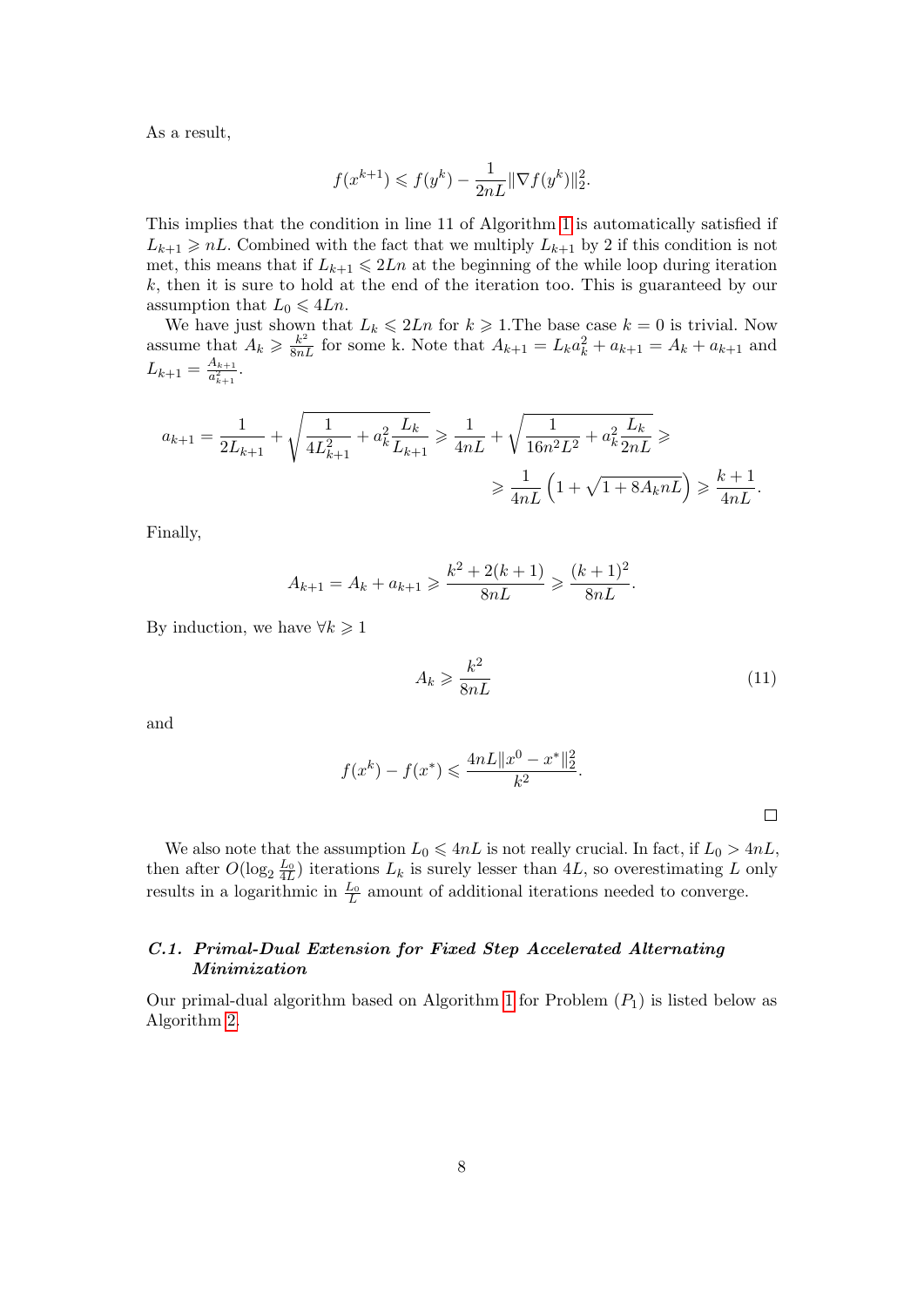Algorithm 2 Primal-Dual Accelerated Alternating Minimization

<span id="page-8-0"></span>**Input:** initial estimate of the Lipschitz constant  $L_0$ . 1:  $A_0 = a_0 = 0, \eta_0 = \zeta_0 = \lambda_0 = 0.$ 2: for  $k \geqslant 0$  do 3: Set  $L_{k+1} = L_k/2$ 4: while True do 5: Set  $a_{k+1} = \frac{1}{2L}$  $\frac{1}{2L_{k+1}}+\sqrt{\frac{1}{4L^2_{k+1}}+a^2_k\frac{L_k}{L_{k+1}}}$  $\overline{L_{k+1}}$ 6: Set  $\tau_k = \frac{1}{a_{k+1}}$  $\overline{a_{k+1}L_{k+1}}$ 7: Set  $\lambda^k = \tau_k \zeta^k + (1 - \tau_k) \eta^k$ 8: Choose  $i_k = \text{argmax}$ i∈{1,...,n}  $\|\nabla_i\varphi(\lambda^k)\|_2^2$ 9: Set  $\eta^{k+1} = \text{argmin } \varphi(\eta)$  $\eta {\in} S_{i_k}(\lambda^k)$ 10: Set  $\zeta^{k+1} = \zeta^k - a_{k+1} \nabla f(\lambda^k)$ 11:  $\qquad \qquad \textbf{if} \,\,\varphi(\eta^{k+1}) \leqslant \varphi(\lambda^k) - \frac{\|\nabla \varphi(\lambda^k)\|_2^2}{2L_{k+1}} \,\,\textbf{then}$ 12:  $\hat{x}^{k+1} = \frac{a_{k+1}x(\lambda^k) + L_k a_k^2 \hat{x}^k}{L_k a_k^2}$  $rac{x(\lambda^{\circ})+L_k a_k^{\circ} x^{\circ}}{L_{k+1} a_{k+1}^2}$ . 13: break 14: end if 15: Set  $L_{k+1} = 2L_{k+1}$ . 16: end while 17: end for **Output:** The points  $\hat{x}^{k+1}$ ,  $\eta^{k+1}$ .

The key result for this method is that it guarantees convergence in terms of the constraints and the duality gap for the primal problem, provided that it is strongly convex.

**Theorem C.4.** Let the objective  $\varphi$  in the problem  $(P_2)$  be L-smooth and the solution of this problem be bounded, i.e.  $\|\lambda^*\|_2 \leq R$ . Then, for the sequences  $\hat{x}_{k+1}, \eta_{k+1}, k \geq 0$ , generated by Algorithm [2,](#page-8-0)

$$
\|\mathbf{A}\hat{x}^k - b\|_2 \leqslant \frac{16nLR}{k^2}, |\varphi(\eta^k) + f(\hat{x}^k)| \leqslant \frac{16nLR^2}{k^2}.
$$

**Proof.** Once again, denote  $A_k = a_k^2 L_k$  and note that  $A_{k+1} = A_k + a_{k+1}$ . From the proof of Lemma [C.3](#page-5-2) we have for all  $\lambda \in H$ 

$$
a_{j+1}\langle \nabla \varphi(\lambda^j), \lambda^j - \lambda \rangle
$$
  
\$\leqslant A\_j \varphi(\eta^j) - A\_{j+1} \varphi(\eta^{j+1}) + a\_{j+1} \varphi(\lambda^j) + \frac{1}{2} ||\zeta^j - \lambda||\_2^2 - \frac{1}{2} ||\zeta^{j+1} - \lambda||\_2^2\$.

We take a sum of these inequalities for  $j = 0, \ldots, k-1$  and rearrange the terms:

$$
A_k\varphi(\eta^k) \leq \sum_{j=0}^{k-1} \left\{ a_{j+1} \left( \varphi(\lambda^j) + \langle \nabla \varphi(\lambda^j), \lambda - \lambda^j \rangle \right) \right\} + \frac{1}{2} ||\zeta^0 - \lambda||_2^2 - \frac{1}{2} ||\zeta^k - \lambda||_2^2.
$$

If we drop the last negative term and notice that this inequality holds for all  $\lambda \in H$ ,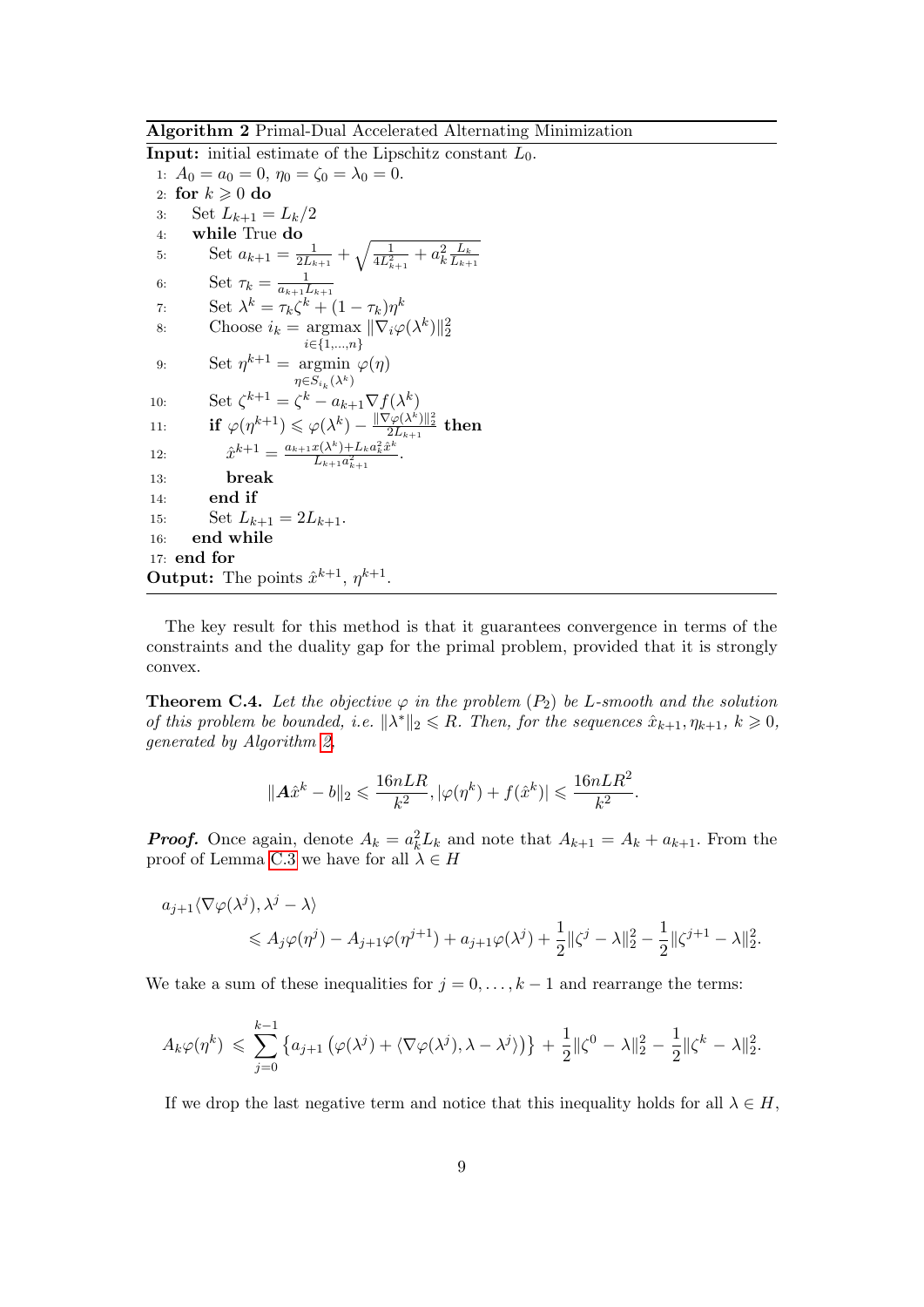we arrive at

$$
A_k \varphi(\eta^k) \leqslant \min_{\lambda \in \Lambda} \left\{ \sum_{j=0}^{k-1} \{ a_{j+1}(\varphi(\lambda^j) + \langle \nabla \varphi(\lambda^j), \lambda - \lambda^j \rangle ) + \frac{1}{2} ||\lambda||_2^2 \right\},\,
$$

From this point onwards, the proof mimics the proof of Theorem [B.1](#page-2-3) word-forword. The only difference is the different bound on  $A_k$ , which is  $A_k \geq \frac{k^2}{8Ln}$  as in Theorem [C.1.](#page-5-1)

# D. Details for Section [5:](#page-16-0) Application to Optimal Transport and Wasserstein Barycenter

#### D.1. Derivation of the dual entropy-regularized OT problem

The dual problem is constructed as follows.

$$
\min_{X \in Q \cap \mathcal{U}(r,c)} \langle C, X \rangle + \gamma \langle X, \ln X \rangle
$$
\n
$$
= \min_{X \in Q} \max_{y, z \in \mathbb{R}^N} \left\{ \langle C, X \rangle + \gamma \langle X, \ln X \rangle + \langle y, X \mathbf{1} - r \rangle + \langle z, X^T \mathbf{1} - c \rangle \right\}
$$
\n
$$
= \max_{y, z \in \mathbb{R}^N} \left\{ -\langle y, r \rangle - \langle z, c \rangle + \min_{X \in Q} \sum_{i,j=1}^N X^{ij} \left( C^{ij} + \gamma \ln X^{ij} + y^i + z^j \right) \right\}
$$

Since the derivative of the entropy grows exponentially as  $X^{ij} \to 0$ , the objective under  $\min_{X \in Q}$  grows as  $X^{ij} \to 0$ . This means that at the minimum point all the components  $X^{ij} > 0$ . Our next goal is to find min<sub>X∈Q</sub>. Using Lagrange multipliers for the constraint  $\mathbf{1}^T X \mathbf{1} = 1$ , we obtain the problem

$$
\min_{X^{ij}>0} \max_{\nu} \left\{ \sum_{i,j=1}^N \left[ X^{ij} \left( C^{ij} + \gamma \ln X^{ij} + y^i + z^j \right) \right] - \nu \left[ \sum_{i,j=1}^N X^{ij} - 1 \right] \right\},\,
$$

we obtain that the solution to this problem is

$$
X^{ij} = \frac{\exp\left(-\frac{1}{\gamma}\left(y^i + z^j + C^{ij}\right)\right)}{\sum_{i,j=1}^n \exp\left(-\frac{1}{\gamma}\left(y^i + z^j + C^{ij}\right)\right)}
$$

This allows us to write the dual problem as

$$
\min_{y,z \in \mathbb{R}^N} \phi(y,z) = \gamma \ln \left( \sum_{i,j=1}^N \exp\left( -\left(y^i + z^j + C^{ij}\right)/\gamma \right) \right) + \langle y, r \rangle + \langle z, c \rangle. \tag{12}
$$

By performing a change of variables  $u = -y/\gamma$ ,  $v = -z/\gamma$  in [\(10\)](#page-0-0) we arrive at an equivalent, but possibly more well-known formulation

<span id="page-9-0"></span>
$$
\min_{u,v \in \mathbb{R}^N} \varphi(u,v) = \gamma(\ln\left(\mathbf{1}^T B(u,v)\mathbf{1}\right) - \langle u, r \rangle - \langle v, c \rangle),\tag{13}
$$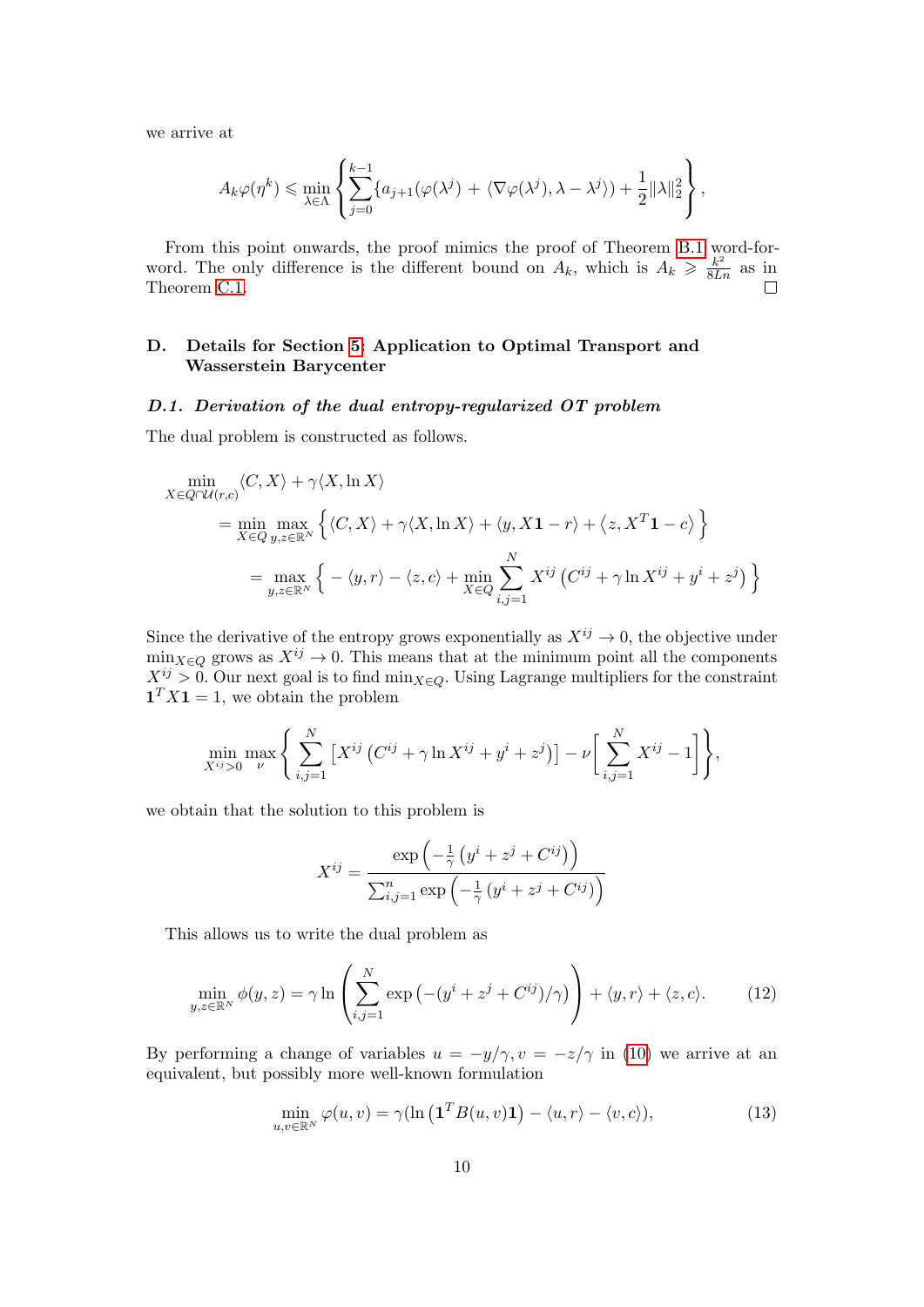$$
[B(u,v)]^{ij} = \exp\left(u^i + v^j - \frac{C^{ij}}{\gamma}\right).
$$
\n(14)

Note that to distinguish between the dual problem in terms of variables  $(y, z)$  and its reformulation in terms of variables  $(u, v)$  we use  $\phi(y, z)$  in the first case and  $\varphi(u, v)$  in the second. This also means that  $\phi(y, z) = \varphi(-y/\gamma, -z/\gamma)$  by definition.

#### D.2. Deriving Sinkhorn's algorithm as AM for the dual problem

<span id="page-10-0"></span>Lemma D.1. The iterations

$$
u^{k+1} \in \operatorname*{argmin}_{u \in \mathbb{R}^N} \varphi(u, v^k), v^{k+1} \in \operatorname*{argmin}_{v \in \mathbb{R}^N} \varphi(u^{k+1}, v),
$$

can be written explicitly as

$$
u^{k+1} = u^k + \ln r - \ln\left(B\left(u^k, v^k\right)\mathbf{1}\right),\,
$$

$$
v^{k+1} = v^k + \ln c - \ln \left( B \left( u^{k+1}, v^k \right)^T \mathbf{1} \right).
$$

**Proof.** From optimality conditions, for u to be optimal, it is sufficient to have  $\nabla_u \varphi(u, v) = 0$ , or

$$
r - (\mathbf{1}^T B(u, v^k) \mathbf{1})^{-1} B(u, v^k) \mathbf{1} = 0.
$$
 (15)

Now we check that it is, indeed, the case for  $u = u^{k+1}$  from the statement of this lemma. We manually check that

$$
B(u^{k+1}, v^k)\mathbf{1} = \text{diag}(e^{(u^{k+1}-u^k)})B(u^k, v^k)\mathbf{1} = \text{diag}(e^{\ln r - \ln(B(u^k, v^k)\mathbf{1})})B(u^k, v^k)\mathbf{1} =
$$
  
= diag(r) diag(B(u^k, v^k)\mathbf{1})^{-1}B(u^k, v^k)\mathbf{1} = diag(r)\mathbf{1} = r

and the conclusion then follows from the fact that

$$
\mathbf{1}^T B(u^{k+1}, v^k)\mathbf{1} = \mathbf{1}^T r = 1.
$$

The optimality of  $v^{k+1}$  can be proven in the same way.

 $\Box$ 

#### D.3. Complexity bound for the non-regularized optimal transport

Next we describe how to apply our Algorithm [2](#page-8-0) and Theorem [3](#page-0-0) to find the nonregularized OT distance with accuracy  $\varepsilon$ , i.e. find  $\widehat{X} \in \mathcal{U}(r, c)$  s.t.  $\langle C, \widehat{X} \rangle - \langle C, X^* \rangle \leq \varepsilon$ . Algorithm [3](#page-11-0) is the pseudocode of our new algorithm for approximating the nonregularized OT distance.

Taking the bounds in [\(6\)](#page-0-0) instead of bounds in [\[4\]](#page-28-2)[Theorem 3] and repeating the proof steps in [\[4\]](#page-28-2)[Theorem 4] together with [\[4\]](#page-28-2)[Theorem 2], we obtain the final bound of the complexity to find an  $\varepsilon$ -approximation for the non-regularized OT problem to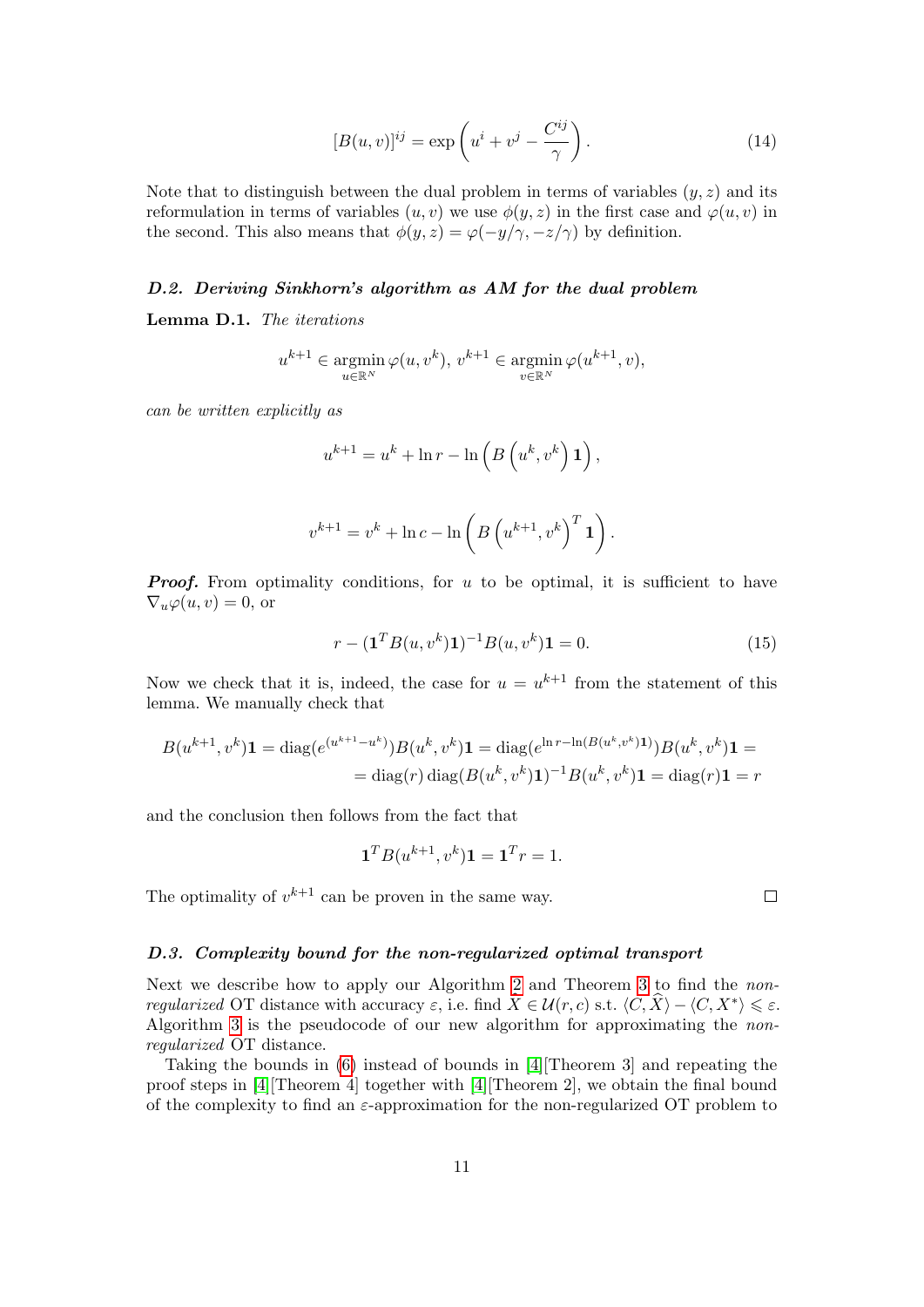# Algorithm 3 Accelerated Sinkhorn for OT

<span id="page-11-0"></span>**Input:** Accuracy  $\varepsilon$ . 1: Set  $\gamma = \frac{\varepsilon}{3 \ln \pi}$  $\frac{\varepsilon}{3 \ln N}, \varepsilon' = \frac{\varepsilon}{8 \mid C}$  $\frac{\varepsilon}{8\|C\|_{\infty}}.$ 2: Set  $(\tilde{r}, \tilde{c}) = \left(1 - \frac{\varepsilon'}{8}\right)$  $(\epsilon) \over 8) ((r, c) + \frac{\varepsilon'}{8N})$  $\frac{\varepsilon'}{8N}({\bf 1},{\bf 1})\big)$ 3: for  $k = 1, 2, ...$  do 4: Perform an iteration of Algorithm [2](#page-8-0) for the OT problem with marginals  $\tilde{r}, \tilde{c}$  and calculate  $X_k$  and  $\eta_k$ . 5: Find  $\widehat{X}$  as the projection of  $\widehat{X}_k$  on  $\mathcal{U}(r, c)$  by Algorithm 2 of [\[1\]](#page-28-3).<br>6: **if**  $\langle C, \widehat{X} - \widehat{X}_k \rangle \leq \frac{\varepsilon}{6}$  and  $f(\widehat{x}_k) + \phi(\eta_k) \leq \frac{\varepsilon}{6}$ 6: if  $\langle C, \widehat{X}-\widehat{X}_k \rangle$   $\leqslant \frac{\varepsilon}{6}$  $\frac{\varepsilon}{6}$  and  $f(\hat{x}_k) + \phi(\eta_k) \leq \frac{\varepsilon}{6}$ 6 7: then Return  $\widehat{X}$ . 8: end for

be  $O\left(\frac{N^{5/2}\sqrt{\ln N}\|C\|_{\infty}}{\varepsilon}\right)$  $\frac{1}{\varepsilon} \frac{N||C||_{\infty}}{\varepsilon}$ . To show this, we equip the primal space E with 1-norm and the dual space H with 2-norm. We define  $A: \mathbb{R}^{N \times N} \to \mathbb{R}^{2N}$  as the linear operator defining the linear constraints of the problem [\(8\)](#page-0-0), which is in this case defined as  $\mathbf{A} \text{ vec } X = ((X \mathbf{1})^T, (X^T \mathbf{1}))^T$ . Then,  $\|\mathbf{A}\|_{1 \to 2}^2 = 2$ . Besides the Lipschitz constant, we need to bound the norm of the solution to the dual problem [\(10\)](#page-0-0) since that norm enters the convergence rate in Theorem [3.](#page-0-0) To obtain the bound we need two following lemmas.

<span id="page-11-2"></span>**Lemma D.2.** Denote  $\nu = \min_{i,j} K^{ij} = e^{\frac{-\|\mathcal{C}\|_{\infty}}{\gamma}}$ . Any solution  $(u^*, v^*)$  of the dual problem [\(13\)](#page-9-0) satisfies

<span id="page-11-1"></span>
$$
\max u_i^* - \min u_i^* \leqslant -\ln \nu \min_i r_i, \quad \max v_i^* - \min v_i^* \leqslant -\ln \nu \min_i c_i.
$$

**Proof.** Taking the derivative of the dual objective with respect to u and denoting  $\Sigma = \mathbf{1}^T B(u^*, v^*) \mathbf{1}$ , we obtain that

$$
\nabla_u \varphi(u^*, v^*) = r - \Sigma^{-1} B(u^*, v^*) \mathbf{1}.
$$

From the first order optimality conditions we have  $\nabla_u \varphi(u^*, v^*) = 0$ . Then we have

$$
1 \geq r_i = \Sigma^{-1} [B(u^*, v^*) \mathbf{1}]_i \geq \Sigma^{-1} e^{u^*} \nu \langle \mathbf{1}, e^{v^*} \rangle.
$$

From this for all i we get an upper bound

$$
u_i^* \leqslant \ln \Sigma - \ln \nu \langle \mathbf{1}, e^{v^*} \rangle.
$$

On the other hand, since  $C^{ij} > 0$ , we have  $K^{ij} \leq 1$  and

$$
r_i = \Sigma^{-1}[B(u^*, v^*)\mathbf{1}]_i \leq \Sigma^{-1} e^{u_i^*} \langle \mathbf{1}, e^{v^*} \rangle, \quad u_i^* \geq \ln \Sigma + \ln r_i - \ln \langle \mathbf{1}, e^{v^*} \rangle.
$$

Combining the two above results, we obtain

$$
\max u_i^* - \min u_i^* \leqslant -\ln \nu \min_i r_i.
$$

The result for  $v_i^*$  holds by the same exact argument.

 $\Box$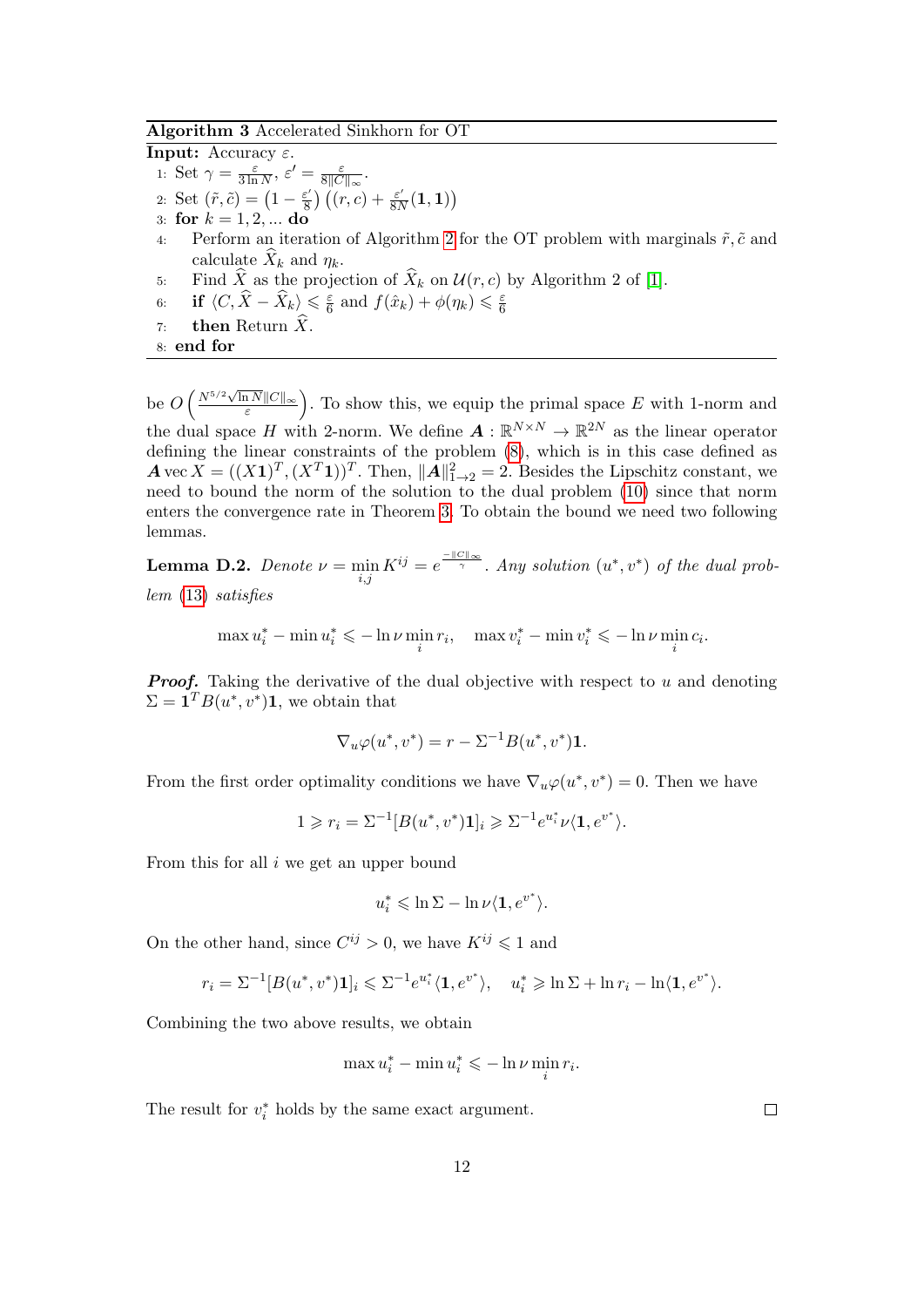<span id="page-12-1"></span>**Lemma D.3.** There exists a solution  $(y^*, z^*)$  of [\(10\)](#page-0-0) such that

$$
||(y^*,z^*)||_2 \le R := \sqrt{N/2} \left( ||C||_{\infty} - \frac{\gamma}{2} \ln \min_{i,j} \{r_i,c_j\} \right).
$$

**Proof.** We begin by deriving an upper bound on  $\|(u^*, v^*)\|_2$ . Using the results of the previous lemma, it remains to notice that the objective  $\varphi(u, v)$  is invariant under transformations  $u \to u + t_u \mathbf{1}, u \to u + t_v \mathbf{1}$ , with  $t_u, t_v \in \mathbb{R}$ , so there must exist some solution with  $\max_i u_i^* = -\min_i u_i^* = ||u^*||_{\infty}$ ,  $\max_i v_i = -\min_i v_i = ||v^*||_{\infty}$ , so

$$
||u^*||_{\infty} \leq -\frac{1}{2} \ln \nu \min_{i} r_i, ||v^*||_{\infty} \leq -\frac{1}{2} \ln \nu \min_{i} c_i.
$$

As a consequence,

$$
||(u^*, v^*)||_2 \le \sqrt{2N}||(u^*, v^*)||_{\infty} \le -\sqrt{N/2}\ln \nu \min_{i,j}\{r_i, c_j\}
$$
  

$$
\le \sqrt{N/2}\left(\frac{||C||_{\infty}}{\gamma} - \frac{1}{2}\ln \min_{i,j}\{r_i, c_j\}\right).
$$

By definition,  $u = -\frac{1}{2}$  $\frac{1}{\gamma}y-\frac{1}{2}$  $\frac{1}{2}\mathbf{1}, v = -\frac{1}{\gamma}$  $\frac{1}{\gamma}z-\frac{1}{2}$  $\frac{1}{2}$ **1**, so we have the inverse transformation  $y = -\gamma u - \frac{\gamma}{2}$  $\frac{\gamma}{2}\mathbf{1},\,z=-\gamma v-\frac{\gamma}{2}$  $\frac{\gamma}{2}$ 1. Finally,

$$
R = ||(y^*, z^*) - (y^0, z^0)||_2 = \left\|(-\gamma u^* - \frac{\gamma}{2}\mathbf{1}, -\gamma v^* - \frac{\gamma}{2}\mathbf{1}) - (-\frac{\gamma}{2}\mathbf{1}, -\frac{\gamma}{2}\mathbf{1})\right\|_2 =
$$
  
= 
$$
|| -\gamma(u^*, v^*)||_2 = \gamma ||(u^*, v^*)||_2 \le \sqrt{N/2} \left(||C||_{\infty} - \frac{\gamma}{2} \ln \min_{i,j} \{r_i, c_j\}\right)
$$

Next, consider the non-regularized OT problem

$$
\min_{X \in Q \cap \mathcal{U}(r,c)} \langle C, X \rangle. \tag{16}
$$

Let  $X^*$  be the solution of the problem [\(16\)](#page-11-1) and  $X^*_{\gamma}$  be the solution of the regularized problem

$$
\min_{X \in Q \cap \mathcal{U}(r,c)} \langle C, X \rangle + \gamma \langle X, \ln X \rangle. \tag{17}
$$

Then, we have

<span id="page-12-0"></span>
$$
\langle C, \widehat{X} \rangle = \langle C, X^* \rangle + \langle C, X^*_{\gamma} - X^* \rangle + \langle C, \widehat{X}_k - X^*_{\gamma} \rangle + \langle C, \widehat{X} - \widehat{X}_k \rangle. \tag{18}
$$

Now we estimate the second and third term in the r.h.s.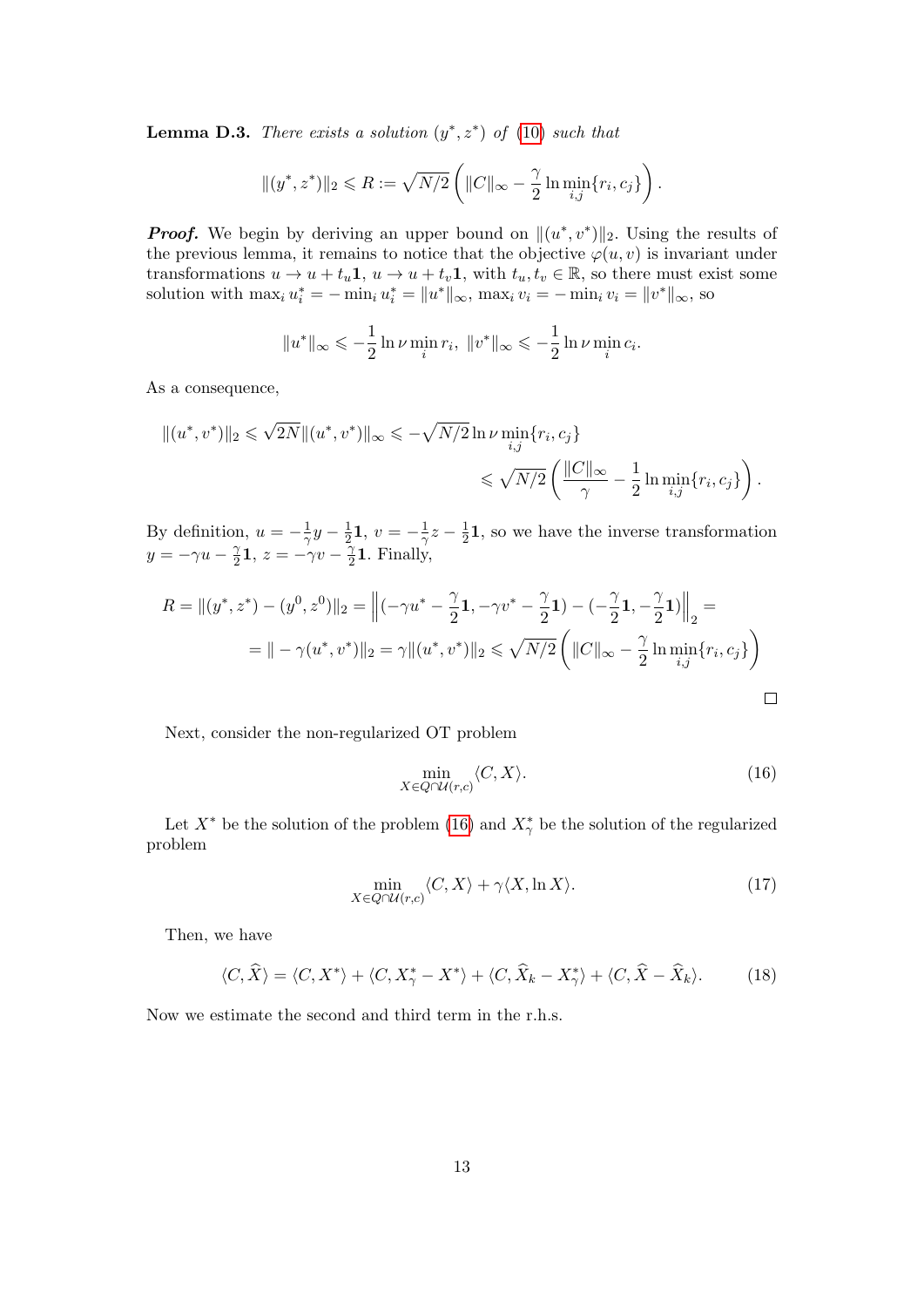<span id="page-13-1"></span>
$$
\langle C, X_{\gamma}^* - X^* \rangle = \langle C, X_{\gamma}^* \rangle - \gamma H(X_{\gamma}^*) + \gamma H(X_{\gamma}^*) - \min_{X \in \mathcal{U}(r,c)} \langle C, X \rangle
$$
  
= 
$$
\min_{X \in \mathcal{U}(r,c)} \{ \langle C, X \rangle - \gamma H(X) \} + \gamma H(X_{\gamma}^*) - \min_{X \in \mathcal{U}(r,c)} \langle C, X \rangle \quad (19)
$$

Furthermore, since our algorithm solves problem  $(P_1)$  with  $f(x) = \langle C, X \rangle - \gamma H(X)$ and  $X^*_{\gamma}$  is the solution, we have

$$
\langle C, \hat{X}_k - X^*_{\gamma} \rangle = \langle C, \hat{X}_k \rangle - \gamma H(\hat{X}_k) \rangle - (\langle C, X^*_{\gamma} \rangle - \gamma H(X^*_{\gamma})) + \gamma (H(\hat{X}_k) - H(X^*_{\gamma}))
$$
  
\n
$$
\overset{\text{(1)}}{\leq} f(\hat{x}_k) + \varphi(\eta_k) + \gamma (H(\hat{X}_k) - H(X^*_{\gamma})), \quad (20)
$$

where ① follows from the duality gap bound  $f(\hat{x}_k) - f^* \leq f(\hat{x}_k) + \varphi(\eta_k)$ .

Then by [\(20\)](#page-13-0) and [\(19\)](#page-13-1) we have

$$
\langle C, X_{\gamma}^* - X^* \rangle + \langle C, \widehat{X}_k - X_{\gamma}^* \rangle
$$
  
\$\leq\$ min<sub>X \in U(r,c)</sub> { $\langle C, X \rangle - \gamma H(X) \rangle + \gamma H(X_{\gamma}^*) - \min_{X \in U(r,c)} \langle C, X \rangle$   
 $+ f(\hat{x}_k) + \varphi(\eta_k) + \gamma (H(\widehat{X}_k) - H(X_{\gamma}^*)).$ 

Next we use that  $-H(X) \in [-2 \ln n, 0]$  for any  $X \in \mathcal{U}(r, c)$ , which implies

<span id="page-13-0"></span>
$$
\min_{X \in \mathcal{U}(r,c)} \{ \langle C, X \rangle - \gamma H(X) \} - \min_{X \in \mathcal{U}(r,c)} \langle C, X \rangle \leq 0. \tag{21}
$$

and finally implies

<span id="page-13-2"></span>
$$
\langle C, X_{\gamma}^* - X^* \rangle + \langle C, \hat{X}_k - X_{\gamma}^* \rangle \leq f(\hat{x}_k) + \varphi(\eta_k) + 2\gamma \ln n. \tag{22}
$$

Combining [\(18\)](#page-12-0) and [\(22\)](#page-13-2), we obtain

$$
\langle C, \hat{X} \rangle \leq \langle C, X^* \rangle + \langle C, \hat{X} - \hat{X}_k \rangle + f(\hat{x}_k) + \varphi(\eta_k) + 2\gamma \ln n. \tag{23}
$$

We immediately see that, when the stopping criterion in step 6 of Algorithm [3](#page-11-0) is fulfilled, the output  $\widehat{X} \in \mathcal{U}(r, c)$  satisfies  $\langle C, \widehat{X} \rangle - \langle C, X^* \rangle \leq \varepsilon$ .

It remains to obtain the complexity bound. First, we estimate the number of iterations in Algorithm [3](#page-11-0) to guarantee  $\langle C, \hat{X} - \hat{X}_k \rangle \leq \frac{\varepsilon}{6}$  $\frac{\varepsilon}{6}$  and, after that, estimate the number of iterations to guarantee  $f(\hat{x}_k) + \varphi(\eta_k) \leq \frac{\varepsilon}{6}$  $\frac{\varepsilon}{6}$ . By Hölder's inequality, we have  $\langle C, \hat{X} - \hat{X}_k \rangle \leq ||C||_{\infty} ||\hat{X} - \hat{X}_k||_1$ . By Lemma 7 in [\[1\]](#page-28-3),

<span id="page-13-3"></span>
$$
\|\hat{X} - \hat{X}_k\|_1 \leq 2\left(\|\hat{X}_k\mathbf{1} - r\|_1 + \|\hat{X}_k^T\mathbf{1} - c\|_1\right). \tag{24}
$$

Next, we obtain two estimates for the r.h.s of this inequality. First, by the definition of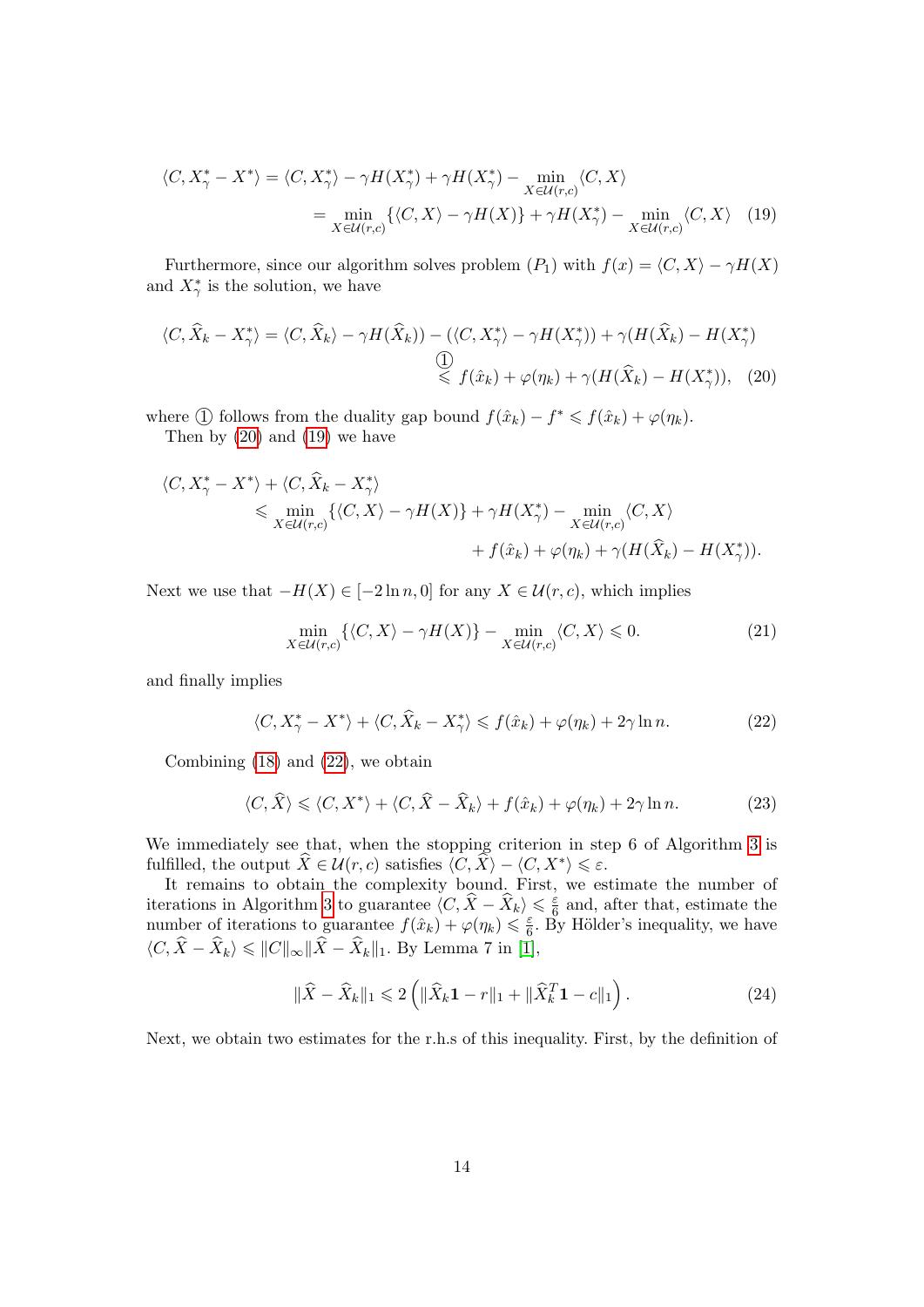the operator  $A$  and the vector  $b$ ,

$$
\|\hat{X}_k \mathbf{1} - r\|_1 + \|\hat{X}_k^T \mathbf{1} - c\|_1 \le \sqrt{2N} \|\mathbf{A} \text{vec}(\hat{X}_k) - b\|_2
$$
  

$$
\le \frac{16R \|\mathbf{A}\|_{E \to H}^2 \sqrt{2N}}{\gamma k^2} \le \frac{32R\sqrt{2N}}{\gamma k^2}.
$$
 (25)

Where we used Theorem [3](#page-0-0) and the bound for R defined in Lemma [D.3.](#page-12-1) Note that the statement of Theorem [3](#page-0-0) involves  $n$ , the number of blocks, which in this case is simply equal to 2. Here we used the choice of the norm  $\|\cdot\|_1$  in  $E = \mathbb{R}^{n^2}$  and the norm  $\|\cdot\|_2$ in  $H = \mathbb{R}^{2n}$ . Indeed, in this setting  $||A||_{E\to H}$  is equal to the maximum Euclidean norm of a column of A. By definition, each column of A contains only two non-zero elements, which are equal to one. Hence,  $||A||_{E\rightarrow H} = \sqrt{2}$ .

Combining [\(24\)](#page-13-3) and [\(25\)](#page-14-0) we obtain

<span id="page-14-0"></span>
$$
\langle C, \hat{X} - \hat{X}_k \rangle \leq 2||C||_{\infty} \frac{32R\sqrt{2N}}{\gamma k^2}.
$$

Setting  $\gamma = \frac{\varepsilon}{3 \ln \pi}$  $\frac{\varepsilon}{3\ln N}$ , we have that, to obtain  $\langle C, \hat{X} - \hat{X}_k \rangle \leq \frac{\varepsilon}{6}$  $\frac{\varepsilon}{6}$ , it is sufficient to choose

<span id="page-14-1"></span>
$$
k = O\left(\frac{N^{1/4}\sqrt{R||C||_{\infty}\ln N}}{\varepsilon}\right).
$$
 (26)

At the same time, since  $||A||_{E\rightarrow H} =$ √ 2, by Theorem [3,](#page-0-0)

$$
f(\hat{x}_k) + \varphi(\eta_k) \leqslant \frac{32R^2}{\gamma k^2}.
$$

Since we set  $\gamma = \frac{\varepsilon}{3 \ln \pi}$  $\frac{\varepsilon}{3 \ln N}$ , we conclude that in order to obtain  $f(\hat{x}_k) + \varphi(\eta_k) \leq \frac{\varepsilon}{6}$  $\frac{\varepsilon}{6}$ , it is sufficient to choose

<span id="page-14-2"></span>
$$
k = O\left(\frac{R\sqrt{\ln N}}{\varepsilon}\right). \tag{27}
$$

To estimate the number of iterations required to reach the desired accuracy, we should take maximum of [\(26\)](#page-14-1) and [\(27\)](#page-14-2). We return to the bound established in Lemma [D.3:](#page-12-1)

$$
R \leqslant \sqrt{N/2} \left( ||C||_{\infty} - \frac{\gamma}{2} \ln \min_{i,j} \{r_i, c_j\} \right).
$$

In Algorithm 3 of the main part of the paper we modify the marginals  $r, c$  to have  $\min_{i,j} \{r_i, c_j\} \geqslant \frac{\varepsilon}{64N \|}$  $\frac{\varepsilon}{64N||C||_{\infty}}$ . As it was shown in the proof of Theorem 1 of [\[1\]](#page-28-3), the optimal value of this problem differs from the optimal value of the original problem by no more than  $2 \ln N \gamma + \frac{\varepsilon}{2} = \frac{7}{6}$  $\frac{7}{6}\varepsilon$ . For the modified problem we hence have the bound

$$
R \leqslant \sqrt{N/2} \left( \|C\|_\infty - \frac{\varepsilon}{2 \ln N} \ln \frac{\varepsilon}{64N \|C\|_\infty} \right) = O\left(\sqrt{N} \|C\|_\infty\right).
$$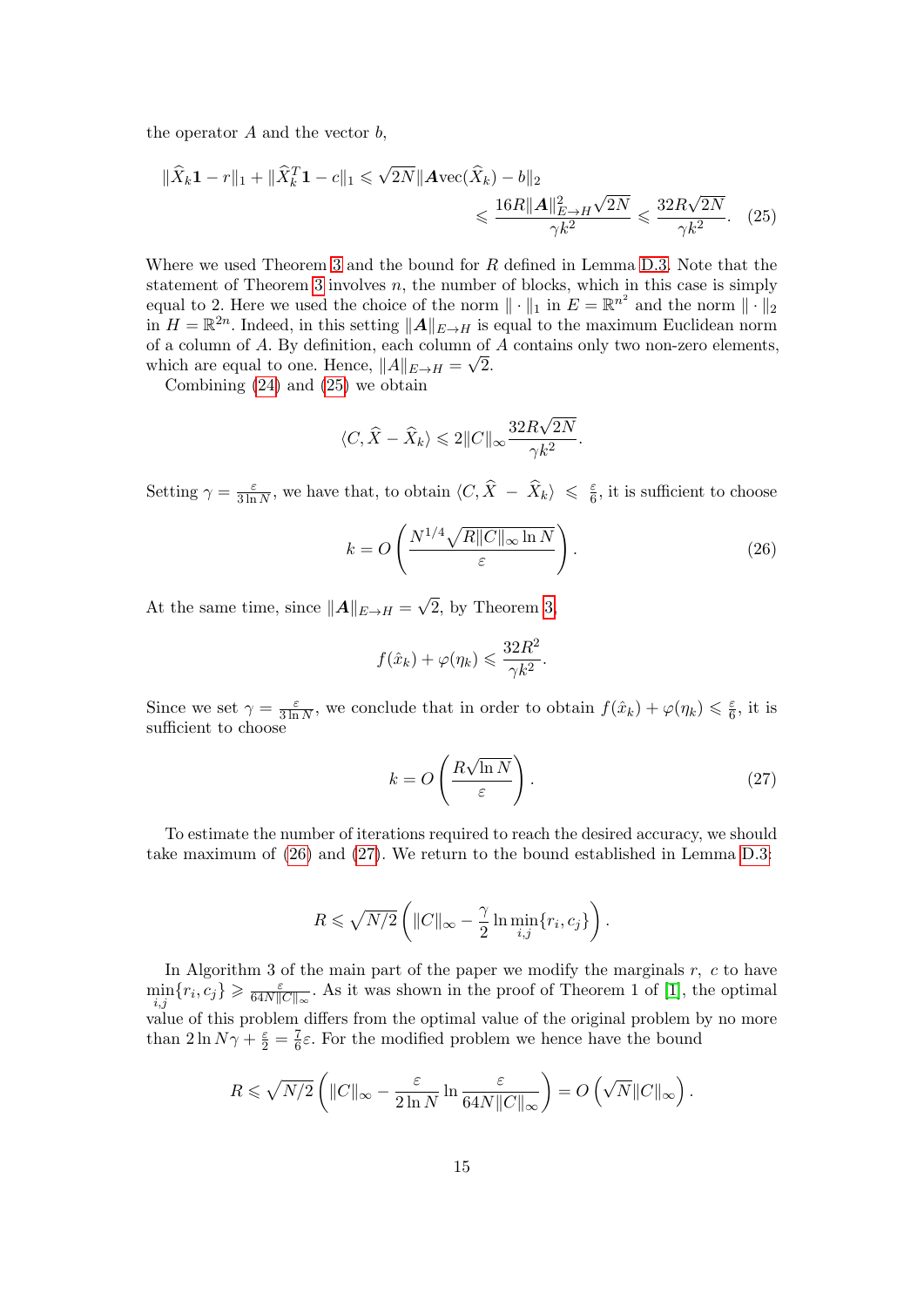The ratio of the bounds [\(26\)](#page-14-1) and [\(27\)](#page-14-2) is equal to √ R  $\frac{\sqrt{R}}{N^{1/4}\sqrt{\|C\|_{\infty}}},$  so from our estimate of R we can see that these bounds are of the same order. Hence, we finally obtain the estimate on the number of iterations

$$
O\left(\frac{N^{1/2}\sqrt{\ln N}\|C\|_\infty}{\varepsilon}\right).
$$

Since each iteration requires  $O(N^2)$  arithmetic operations, which is the same as in the Sinkhorn's algorithm, we get the total complexity

$$
O\left(\frac{N^{5/2}\sqrt{\ln N}\|C\|_\infty}{\varepsilon}\right).
$$

We would also like to note that the additional factor  $N^{1/2}$  compared to the complexity of the Sinkhorn's algorithm seems to be the result of the very rough estimate of  $\|\text{Avec}(\hat{X}_k) - b\|_2$  in [\(25\)](#page-14-0), and in our experiments our method scales approximately in the same way as the Sinkhorn's algorithm when increasing the size of the problem N. Figure [1](#page-15-0) should illustrate it.



<span id="page-15-0"></span>**Figure 1.** Experiments for OT with  $\varepsilon = 0.04$  and varying dimension N

We also add to comparison the rate of decay of the dual objective in Figure [2.](#page-16-1) Numerical experiments in [\[5\]](#page-28-4) were performed with an instance of Mirror-prox algorithm. Authors shared their code, and now the python implementation of the method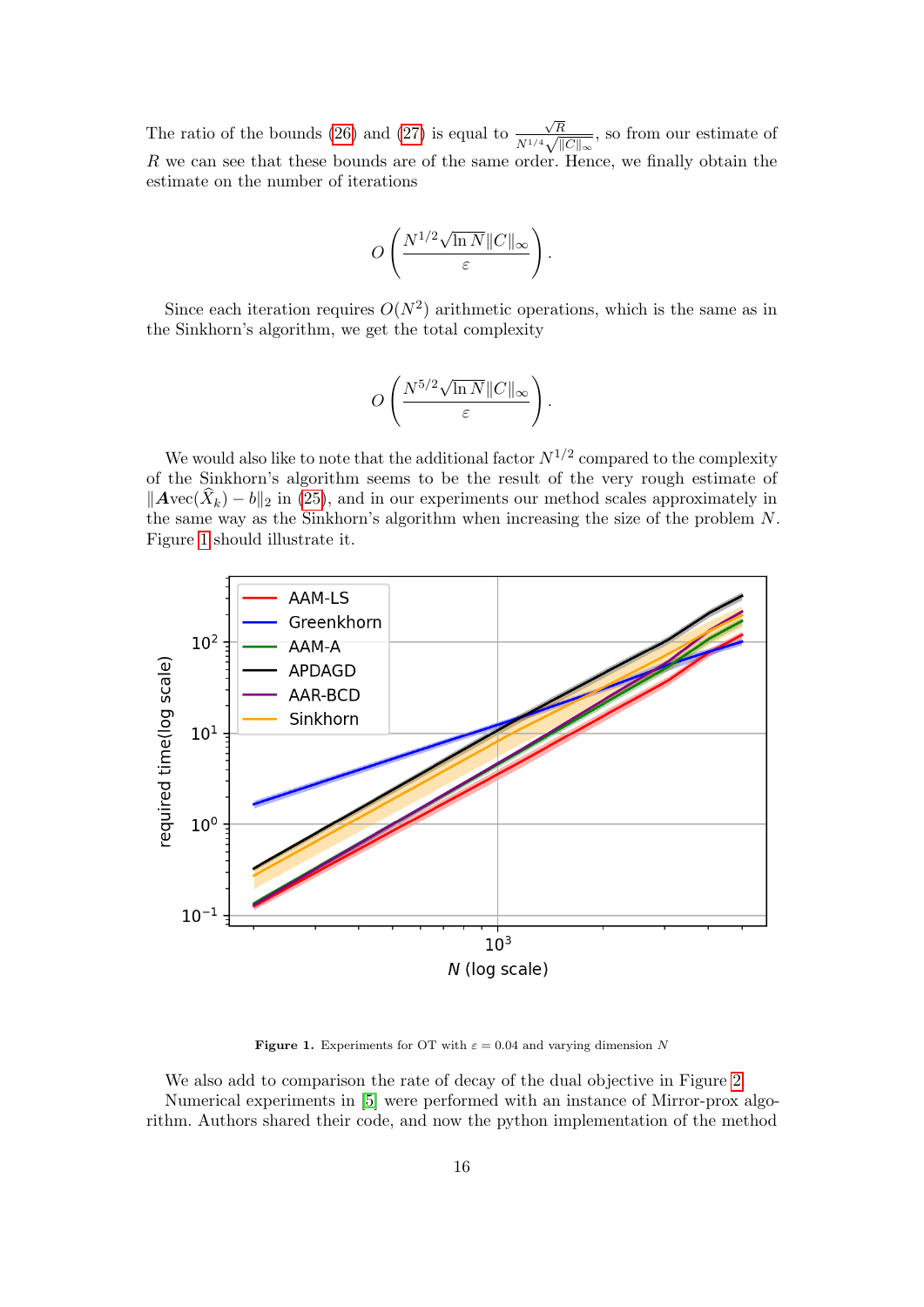

<span id="page-16-1"></span>**Figure 2.** Decrease of the dual objective for  $\varepsilon = 0.004$ ,  $N = 1568$ 

is available at [https://github.com/kumarak93/numpy\\_ot](https://github.com/kumarak93/numpy_ot). We compared the rate of decay of primal non-regularized function from a transportation plan, which is projected on the feasible set with Algorithm 2 from [\[1\]](#page-28-3). The results is presented in Figure [3.](#page-17-0) For AAM-LS algorithm  $\varepsilon = 4e - 4$ .

#### <span id="page-16-0"></span>E. Accelerating IBP

#### E.1. Derivation of the dual entropy-regularized WB problem

The Iterative Bregman Projections algorithm for solving the regularized Wasserstein Barycenter problem is also an instance of an alternating minimizations procedure [\[3,](#page-28-5) [6\]](#page-28-6). Hence, our accelerated alternating minimizations method may also be used for this problem. Denote by  $\Delta^N$  the N-dimensional probability simplex. Given two probability measures p, q and a cost matrix  $C \in \mathbb{R}_+^{N \times N}$  we define optimal transportation distance between them as

$$
W_C(p,q) = \min_{\pi \in \Pi(p,q)} \langle \pi, C \rangle.
$$

For a given set of probability measures  $p_i$  and cost matrices  $C_i$  we define their weighted barycenter with weights  $w \in \Delta^m$  as a solution of the following convex optimization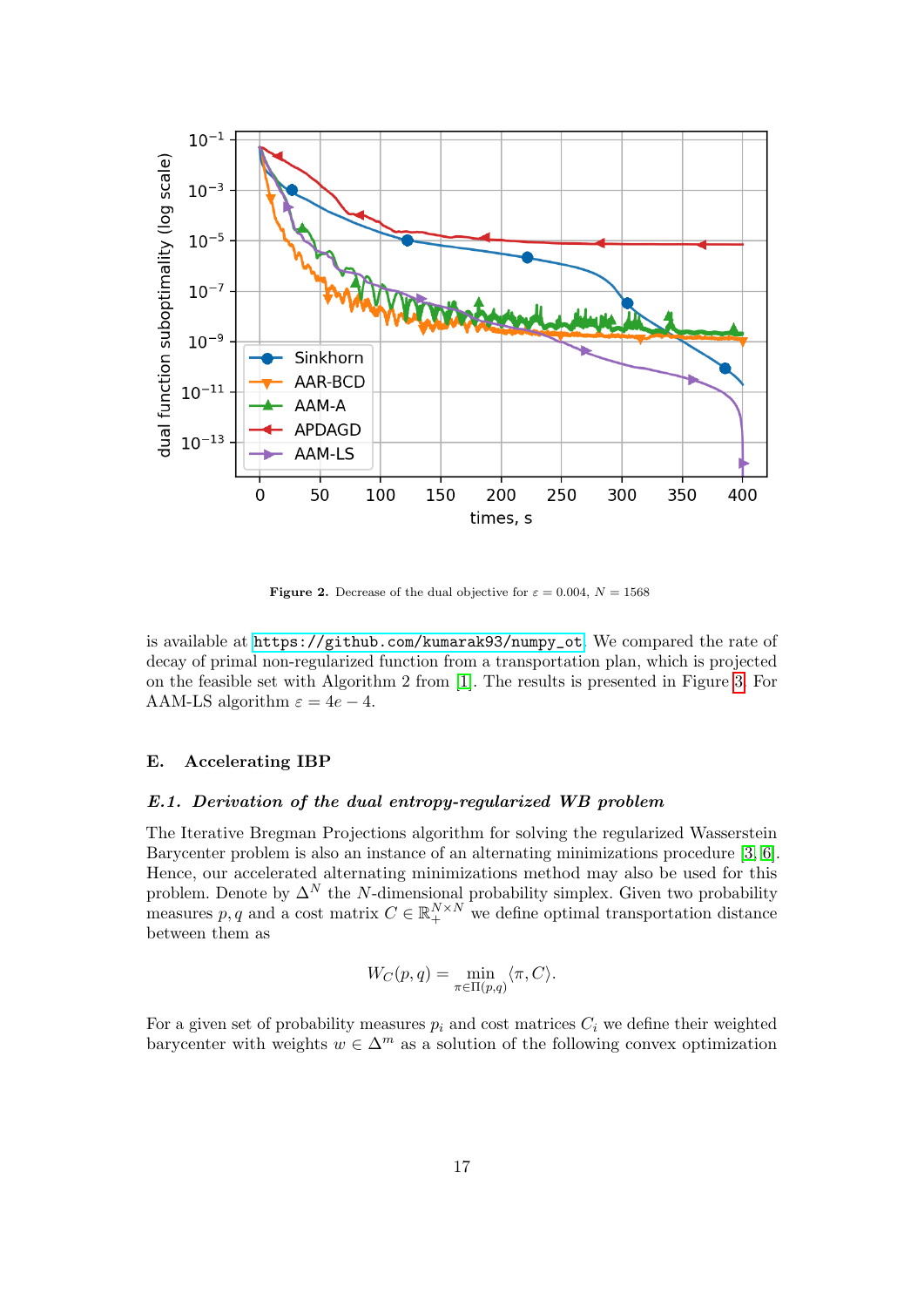

**Figure 3.** Decrease of the primal non-regularized objective for  $\varepsilon = 0.00004$ ,  $N = 1568$ 

problem:

<span id="page-17-0"></span>
$$
\min_{q \in \Delta^N} \sum_{i=1}^m w_i W_{C_i}(p_i, q).
$$

We use c to denote  $\max_{i=1,\dots,m} ||C_i||_{\infty}$ . We will also be using the notation  $p = [p_1, \dots, p_m]$ . Using the entropic regularization we define the regularized OT-distance for  $\gamma > 0$ :

$$
W_{C,\gamma}(p,q) = \min_{\pi \in \Pi(p,q)} \langle \pi, C \rangle + \gamma H(\pi),
$$

where  $H(\pi) := \sum_{i,j=1}^N \pi_{ij} \ln \pi_{ij} = \langle \pi, \ln \pi \rangle$ . One may also consider the regularized barycenter which is the solution to the following problem:

<span id="page-17-1"></span>
$$
\min_{q \in \Delta^N} \sum_{l=1}^m w_l \mathcal{W}_{C_l, \gamma}(p_l, q) \tag{28}
$$

The following lemma is referring to Lemma 1 from [\[6\]](#page-28-6).

**Lemma E.1.** The dual (minimization) problem of  $(28)$  is

<span id="page-17-2"></span>
$$
\min_{\sum_l w_l v_l = 0} \varphi(u, v),\tag{29}
$$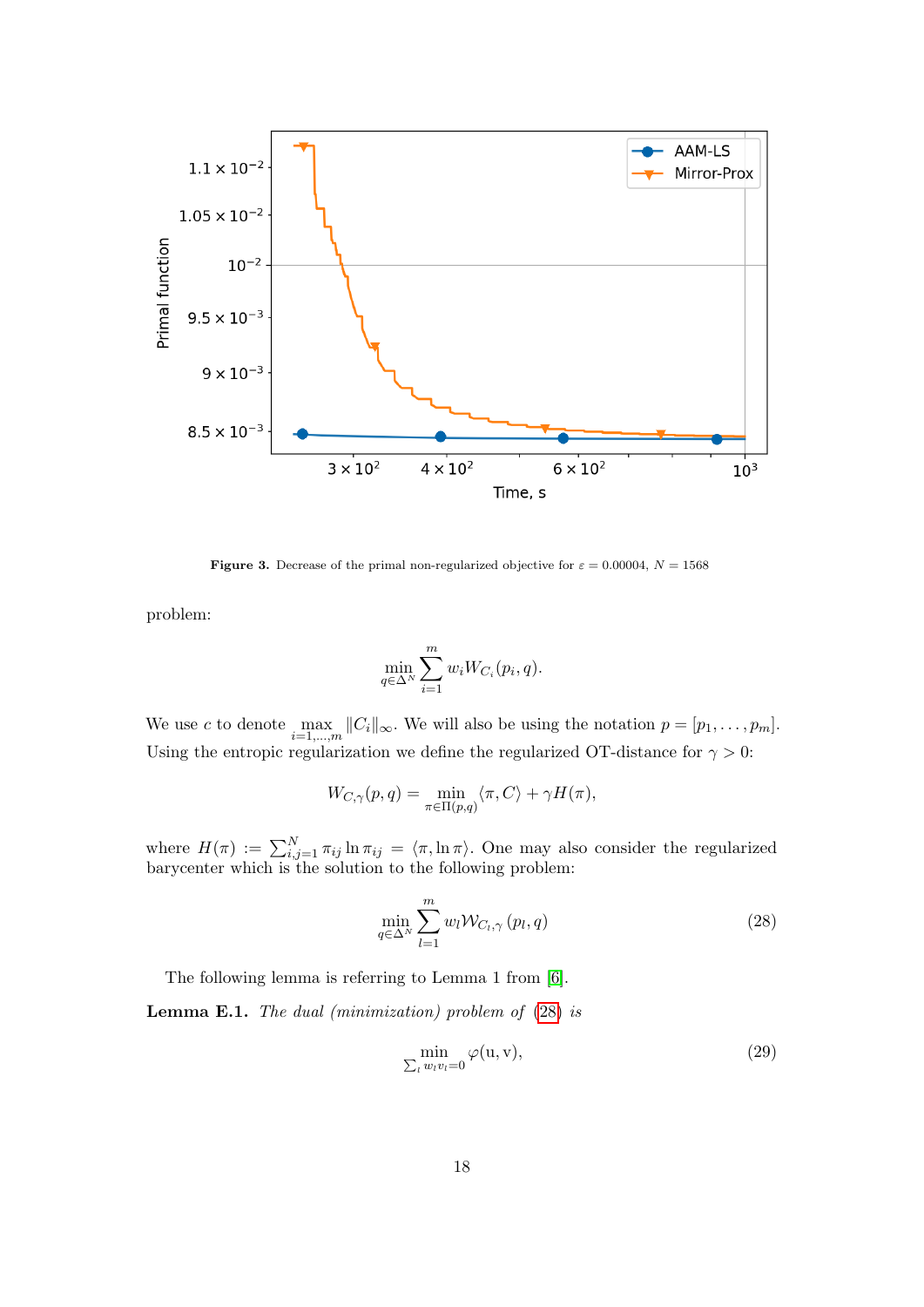where

<span id="page-18-0"></span>
$$
\min_{\substack{u,v\\ \sum_{l=1}^{m} w_l v_l = 0}} \gamma \sum_{l=1}^{m} w_l \left\{ \ln \left( \mathbf{1}^T B_l \left( u_l, v_l \right) \mathbf{1} \right) - \langle u_l, p_l \rangle \right\} \tag{30}
$$

 $u = [u_1, \ldots, u_m], v = [v_1, \ldots, v_m], u_l, v_l \in \mathbb{R}^N$ , and

$$
B_l(u_l, v_l) := \text{diag}(e^{u_l}) K_l \,\text{diag}(e^{v_l})
$$

$$
K_l = \exp\left(-\frac{C_l}{\gamma}\right)
$$

Moreover, the solution  $\pi^*_{\gamma}$  to [\(28\)](#page-17-1) is given by the formula

$$
\left[\boldsymbol{\pi}_{\gamma}^*\right]_l = B_l\left(u_l^*, v_l^*\right) / \left(\mathbf{1}^T B_l(u_l^*, v_l^*) \mathbf{1}\right),
$$

where  $(u^*, v^*)$  is a solution to the problem [\(29\)](#page-17-2).

**Proof.** Set  $Q = \{X \in \mathbb{R}_+^{N \times N} : \mathbf{1}^T X \mathbf{1} = 1\}$ . In its expanded form, the primal problem takes the following form:

$$
\min_{\substack{\pi_l \in Q \\ \pi_l \mathbf{1} = p_l \\ \mathbf{1}^T \pi_1 = \ldots = \mathbf{1}^T \pi_m = q}} \sum_{l=1}^m w_l \left\{ \langle \pi_l, C_l \rangle + \gamma \langle \pi_l, \ln \pi_l \rangle \right\}
$$
(31)

The above problem is equivalent to the problem

<span id="page-18-1"></span>
$$
\min_{\pi_l \in Q} \max_{\lambda_l, \mu_l} \sum_{l=1}^m \left( w_l \left\{ \langle \pi_l, C_l \rangle + \gamma \langle \pi_l, \ln \pi_l \rangle \right\} + \langle \lambda_l, \pi_l \mathbf{1} - p_l \rangle \right) + \sum_{l=1}^{m-1} \langle \mu_l, \mathbf{1}^T \pi_l - \mathbf{1}^T \pi_m \rangle, \tag{32}
$$

$$
\min_{\pi_l \in Q} \max_{\lambda_l, \mu_l} \sum_{l=1}^m w_l \left\{ \langle \pi_l, C_l \rangle + \gamma \langle \pi_l, \ln \pi_l \rangle \right\} + \langle \lambda_l, \pi_l \mathbf{1} - p_l \rangle + \langle \mu_l, \mathbf{1}^T \pi_l \rangle
$$

where  $\mu_m = -\sum_{l=1}^{m-1} \mu_l$ .

We introduce new variables  $u_l = -\frac{\lambda_l}{\gamma u}$  $\frac{\lambda_l}{\gamma w_l}, \ \ v_l \ = \ -\frac{\mu_l}{\gamma u}$  $\frac{\mu_l}{\gamma w_l}$ ,  $l = 1, ..., m$ . We can now manipulate each term in the sum above exactly as we did for the optimal transportation problem. This way we arrive at the following problem.

$$
\min_{\substack{u,v\\v_m=-\frac{1}{w_m}\sum_{l=1}^{m-1}w_lv_l}} \gamma \sum_{l=1}^m w_l \left\{ \ln \left( \mathbf{1}^T B_l(u_l, v_l) \mathbf{1} \right) - \langle u_l, p_l \rangle \right\}.
$$
 (33)

The constraints  $v_m = -\frac{1}{w_s}$  $\frac{1}{w_m} \sum_{l=1}^{m-1} w_l v_l$  is equivalent to  $\sum_{l=1}^{m} w_l v_l = 0$ , that leads to final dual minimization problem: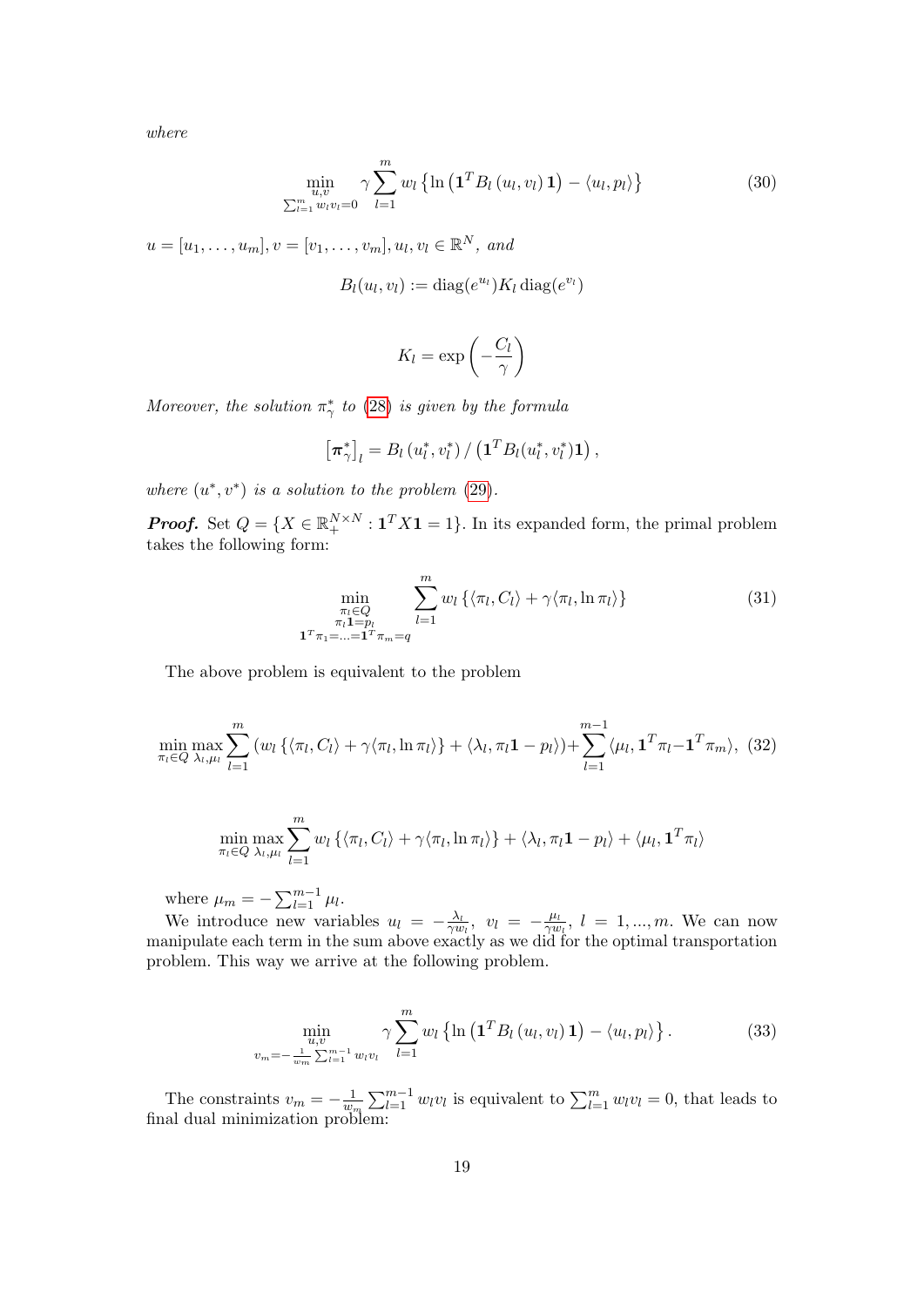$$
\min_{\substack{u,v\\ \sum_{l=1}^m w_l v_l = 0}} \gamma \sum_{l=1}^m w_l \left\{ \ln \left( \mathbf{1}^T B_l(u_l, v_l) \mathbf{1} \right) - \langle u_l, p_l \rangle \right\}.
$$
 (34)

 $\Box$ 

E.2. Deriving IBP algorithm as AM for the dual problem

The next result is well-known, but we include its proof in here for the sake of completeness: the objective can also be minimized exactly over the variables  $u, v$ .

Lemma E.2. Iterations

$$
u^{k+1} = \operatorname*{argmin}_{u} \varphi(u, v^k), v^{k+1} = \operatorname*{argmin}_{v} \varphi(u^k, v),
$$

may be written explicitly as

$$
u_l^{k+1} = u_l^k + \ln p_l - \ln (B_l (u_l, v_l) \mathbf{1}),
$$

$$
v_l^{k+1} = v_l^k + \sum_{j=1}^m w_j \ln(B_j(u_j^k, v_j^k)^T 1) - \ln B_l(u_l, v_l)^T 1.
$$

**Proof.** Since each term in the sum in the objective only depends on one pair of vectors  $(u_l, v_l)$ , minimizing over u equivalent to minimizing over each  $u_l$ . We now have to find a solution of

$$
\min_{u_l} \ln \left(\mathbf{1}B_l(u_l, v_l^k)\mathbf{1}\right) - \langle u_l, p_l \rangle.
$$

This is the same problem as in Lemma [D.1](#page-10-0) with  $p_l$  instead of  $r$ , so the solution has the same form.

To minimize over  $v$  we will use Lagrange multipliers:

$$
L(u, v, \tau) = \gamma \sum_{l=1}^{m} w_l \left\{ \ln \left( \mathbf{1}^T B_l(u_l, v_l) \mathbf{1} \right) - \langle u_l, p_l \rangle \right\} + \langle \tau, \sum_{l=1}^{m} w_l v_l \rangle
$$
  
= 
$$
\gamma \sum_{l=1}^{m} w_l \left\{ \ln \left( \mathbf{1}^T B_l(u_l, v_l) \mathbf{1} \right) - \langle u_l, p_l \rangle - \langle v_l, \frac{1}{\gamma} \tau \rangle \right\}.
$$

Again, we can minimize this Lagrangian independently over each  $v_l$ . By the results from Lemma [D.1,](#page-10-0) we have

$$
v_l^{k+1} = v_l^k + \ln \frac{1}{\gamma} \tau - \ln B_l(u_l, v_l)^T \mathbf{1}.
$$

This iterate needs to satisfy the constraint  $\sum_{n=1}^{m}$  $_{l=1}$  $w_l v_l^{k+1} = 0$ . Assuming that the previous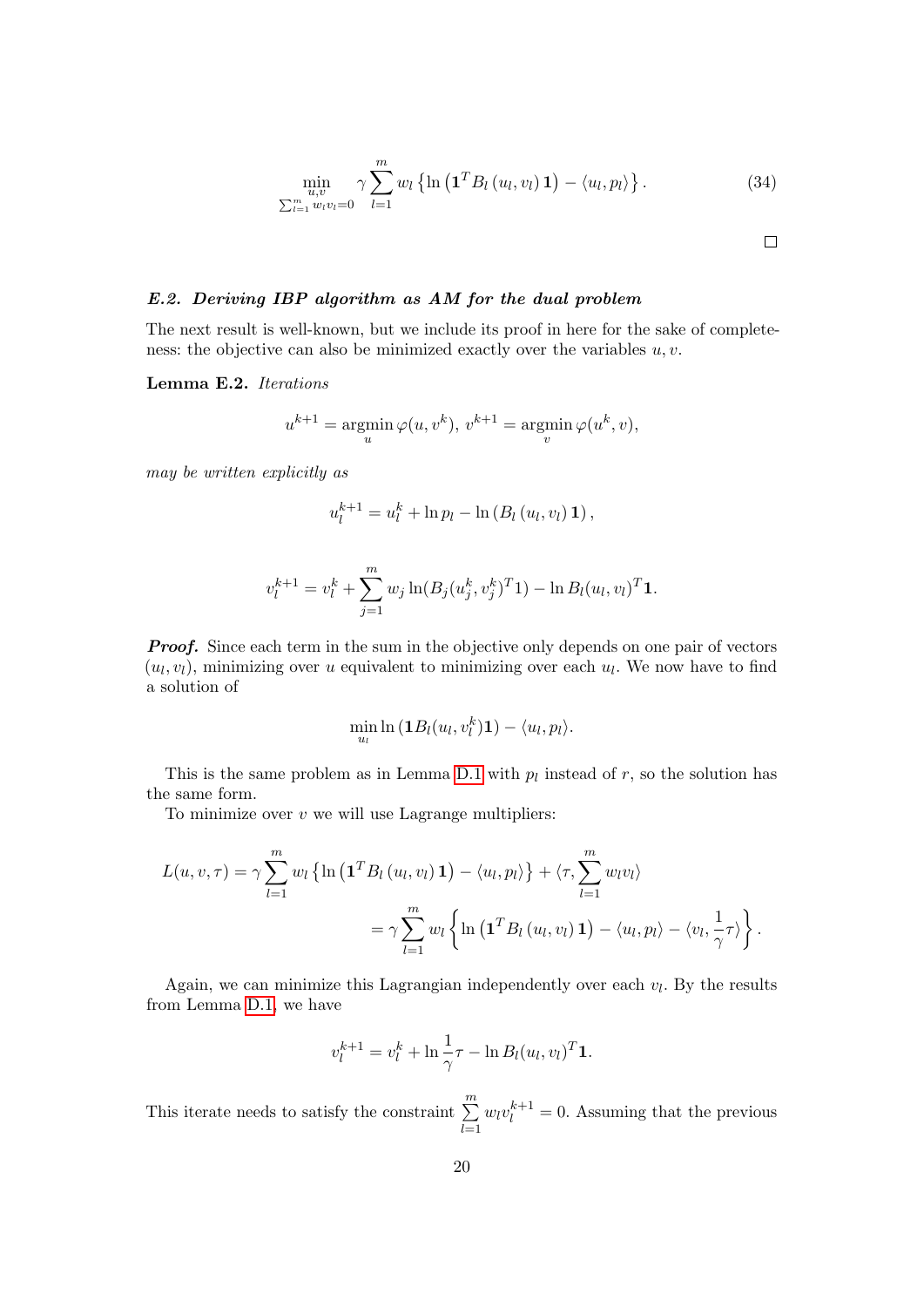iterate satisfies this constraint, we have an equation for  $\tau$ :

$$
\sum_{l=1}^{m} w_l \ln \frac{1}{\gamma} \tau = \sum_{l=1}^{m} w_l \ln B_l(u_l, v_l)^T \mathbf{1}.
$$

Since  $\sum_{l=1}^{m} w_l = 1$ , we have

$$
\ln \frac{1}{\gamma} \tau = \sum_{l=1}^{m} w_l \ln B_l(u_l, v_l)^T \mathbf{1}.
$$

By plugging this into the formula for  $v_l^{k+1}$  we obtain the explicit form of the alternating minimization iteration from the statement of the lemma.

This result allows us to immediately apply our acceleration scheme to this problem. The resulting method is presented as Algorithm [4.](#page-21-0) We also adopt problem-specific notation: here  $\varphi(\cdot)$  denotes the dual objective [\(30\)](#page-18-0), the first mN coordinates of the dual points  $\eta^k, \zeta^k, \lambda^k$  correspond to the coordinate block u, the other coordinates – to the block v. For example,  $\eta_1^k$  denotes the vector of variables  $u_1$  corresponding to the point  $\eta^k$ ,  $\eta^k_{m+2}$  denotes the vector of variables  $v_2$  corresponding to the point  $\eta^k$ . The map  $x(\lambda)$  defined previously also takes the explicit form  $x_l(u, v) = (\mathbf{1}^T B_l(u, v) \mathbf{1})^{-1} B_l(u, v)$ for  $l = 1, \ldots, m$ .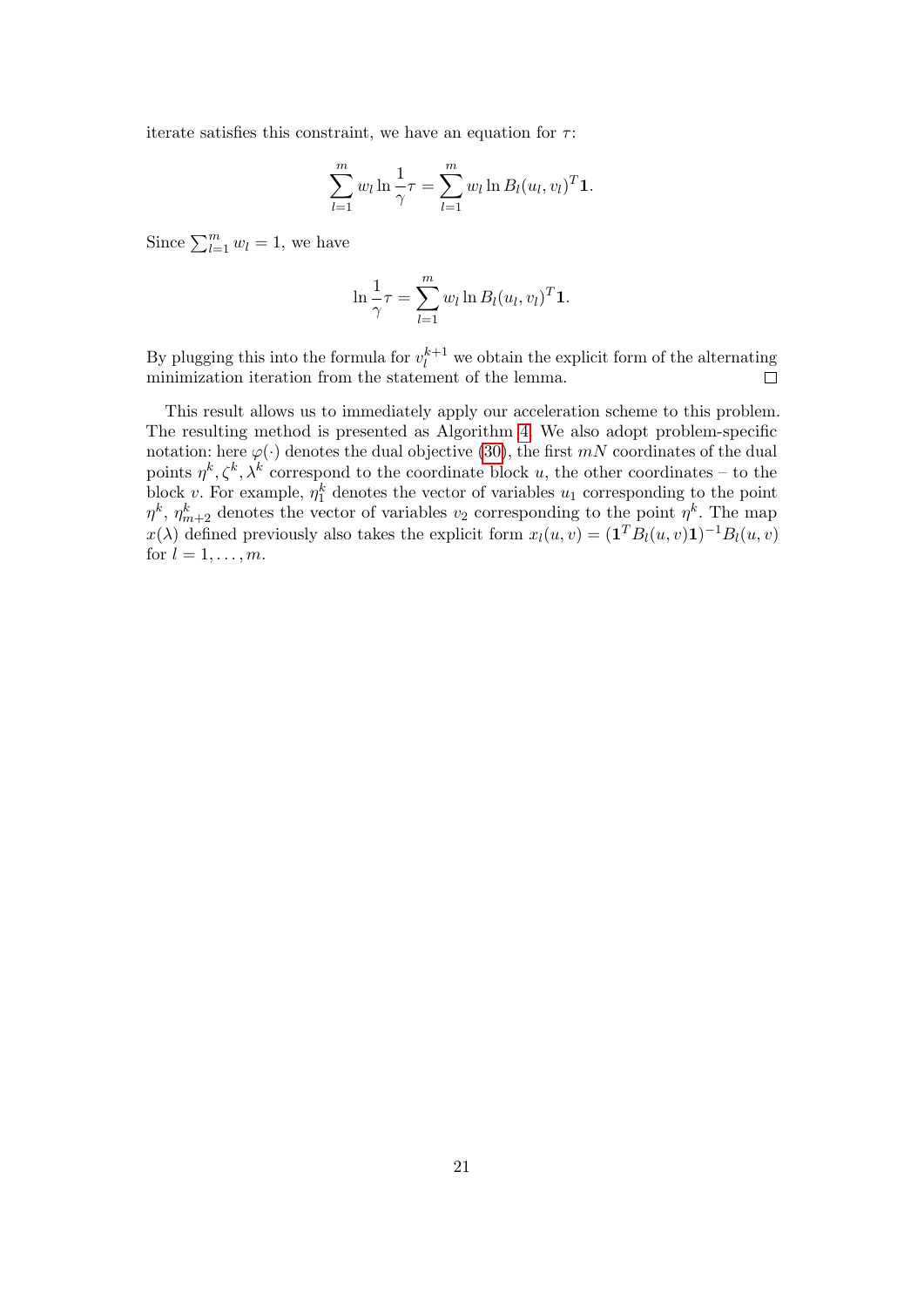Algorithm 4 Accelerated Iterative Bregman Projection (Line Search)

<span id="page-21-0"></span>1:  $A_0 = \alpha_0 = 0, \eta_0 = \zeta_0 = \lambda_0 = 0.$ 2: for  $k \geqslant 0$  do 3: Set  $\beta_k = \text{argmin}$  $\beta \in [0,1]$  $\varphi\left(\eta^k + \beta(\zeta^k - \eta^k)\right)$ 4: Set  $\lambda^k = \beta_k \zeta^k + (1 - \beta_k) \eta^k$ 5: Choose  $i_k = \text{argmax}$ i∈{1,2}  $\|\nabla_i\varphi(\lambda^k)\|^2$ 6: if  $i_k = 1$  then 7: for  $l = 1, \ldots, m$  do 8:  $\eta_l^{k+1} = \lambda_l^k + \ln p_l - \ln (B_l (\lambda_1^k, \lambda_2^k) \mathbf{1})$ 9:  $\eta_{m+l}^{k+1} = \lambda_{m+l}^k$ <br>10: **end for** 11: else 12: **for**  $l = 1, ..., m$  **do** 13:  $\eta_l^{k+1} = \lambda_l^k$ 14:  $\eta_{m+l}^{k+1} = \lambda_{m+l}^k + \sum_{j=1}^m w_j \ln(B_j(u_j^k, v_j^k)^T 1) - \ln B_l(u_l, v_l)^T 1$ 15: end for 16: end if 17: Find  $a_{k+1}$ ,  $A_{k+1} = A_k + a_{k+1}$  from  $\varphi(\lambda^k)$   $$  $a_{k+1}^2$  $\frac{a_{k+1}}{2(A_k + a_{k+1})} \|\nabla \varphi(\lambda^k)\|_2^2 = \varphi(\eta^{k+1})$ 18: Set  $\zeta^{k+1} = \zeta^k - a_{k+1} \nabla \varphi(\lambda^k)$ 19: Set  $\hat{x}^{k+1} = \frac{a_{k+1}x(\lambda^k)+A_k\hat{x}^k}{A_{k+1}}$  $\frac{(A^{\kappa})+A_kx^{\kappa}}{A_{k+1}}$ .

# 20: end for **Output:** Transportation matrices  $x_l^{k+1}$

Note that on each iteration of this method we take a block-wise minimization step over  $mN$  variables out of the whole  $2mN$  variables, i.e. we are applying our accelerated Alternating Minimization scheme with the number of blocks  $n = 2$ . Since in this case our method has the exact same primal-dual properties as the accelerated method used in  $[6]$ , while the complexity of our method only differs by a value dependent only on  $n$ , which in this case is simply equal to 2, the same complexity analysis applies and our which in this case is simply equal to 2, the same complex<br>method has the same complexity  $O\left(\frac{mN^{5/2}\sqrt{\ln N}\max_{\varepsilon}||C_l||_{\infty}}{\varepsilon}\right)$  $\sqrt{\frac{N}{\varepsilon}}$ max<sub>l</sub>  $||C_l||_{\infty}$  as the PDAGD method in

 $\eta^{k+1}$ , dual point  $\eta^{k+1}$ .

[\[6\]](#page-28-6).

# E.3. Complexity bound for the non-regularized WB problem

Next we describe how to apply our Algorithm [2](#page-8-0) and Theorem [3](#page-0-0) to find the nonregularized WB distance with accuracy  $\varepsilon$ , i.e. find  $\widehat{X} \in \mathcal{U}(r, c)$  s.t.  $\langle C, \widehat{X} \rangle - \langle C, X^* \rangle \leq \varepsilon$ . Algorithm [5](#page-22-0) is the pseudocode of our new algorithm for approximating the nonregularized WB distance.

Taking the bounds in [\(6\)](#page-0-0) instead of bounds in [\[4\]](#page-28-2)[Theorem 3] and repeating the proof steps in [\[4\]](#page-28-2)[Theorem 4] together with [\[4\]](#page-28-2)[Theorem 2], we obtain the final bound of the complexity to find an  $\varepsilon$ -approximation for the non-regularized WB problem to be  $O\left(\frac{N^{5/2}\sqrt{\ln N}\|C\|_{\infty}}{\varepsilon}\right)$  $\sqrt{\frac{a|N||C||_{\infty}}{\varepsilon}}$ . We need to bound the norm of the solution to the dual problem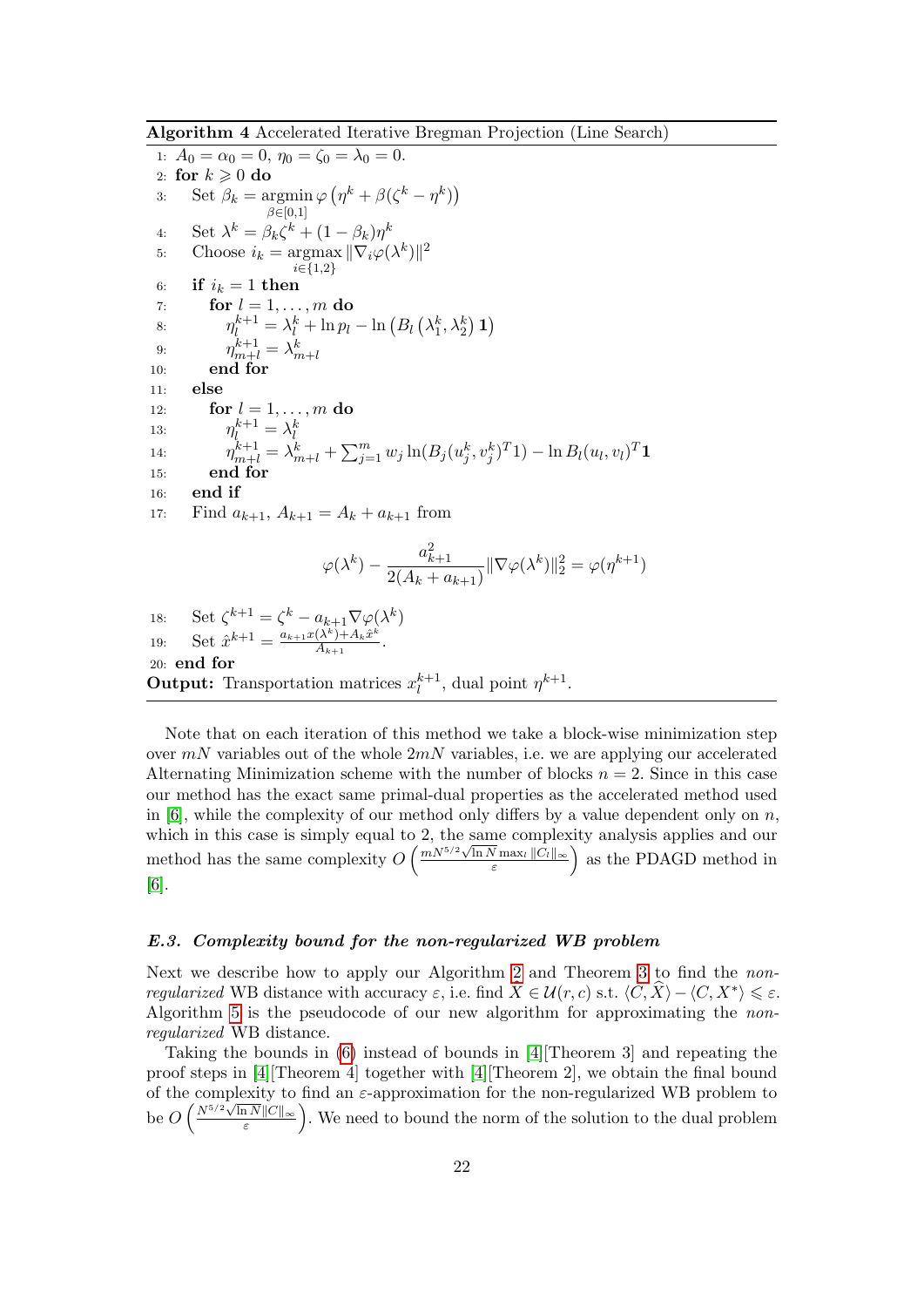# Algorithm 5 Accelerated IBP

<span id="page-22-0"></span>**Input:** Accuracy  $\varepsilon$ . 1: Set  $\gamma = \frac{\varepsilon}{2 \ln \pi}$  $\frac{\varepsilon}{2\ln N},\,\varepsilon'=\frac{\varepsilon}{8\max_l}$  $\frac{\varepsilon}{8\max_l\|C_l\|_\infty}.$ 2: Set  $\tilde{p}_l = \left(1 - \frac{\varepsilon^2}{4}\right)$  $\frac{\varepsilon'}{4}$ )  $\left(p_l + \frac{\varepsilon'}{4N}\right)$  $\frac{\varepsilon'}{4N}\mathbf{1}\big)$ 3: for  $k = 1, 2, ...$  do 4: Perform an iteration of Algorithm [2](#page-8-0) for the WB problem with marginals  $\tilde{p}$  and calculate  $\widehat{X}_l^k$ ,  $l = 1, \dots, m$  and  $\eta^k$ . 5: Find  $\bar{q} = \sum_{l=1}^{m} w_l (\hat{X}_l^k)^T \mathbf{1}$ 6: Calculate  $\widehat{X}_l$  as the projection of  $\widehat{X}_l^k$  on  $\mathcal{U}(\tilde{p}, \bar{q})$  by Algorithm 2 of [\[1\]](#page-28-3).  $\forall \tau \colon \quad \textbf{if} \, \sum_{l=1}^m w_l \left\{\langle C, \widehat{X}_l \rangle - \langle C, X^*_l \rangle \right\} \leqslant \frac{\varepsilon}{4}$  $\frac{\varepsilon}{4}$  and  $f(\hat{x}_k) + \phi(\eta_k) \leq \frac{\varepsilon}{4}$ 4 8: **then** Return  $\hat{X}$ . 9: end for

[\(32\)](#page-18-1) since that norm enters the convergence rate in Theorem [3.](#page-0-0) The bound is given by the two following lemmas.

**Lemma E.3.** Any solution  $(u^*, v^*)$  of the problem [\(30\)](#page-18-0) satisfies

$$
\max[u_l^*]_i - \min[u_l^*]_i \le \frac{||C_l|| \infty}{\gamma} - \ln \min_i [p_l]_i,
$$

$$
\max[v_l^*]_i - \min[v_l^*]_i \le \frac{\|C_l\|\infty}{\gamma} + \sum_{k=1}^m w_k \frac{\|C_k\|_{\infty}}{\gamma}.
$$

**Proof.** The proof of the first inequality is the same as in Lemma [D.2,](#page-11-2) since the derivatives of the objective in the problem  $(30)$  with respect to  $u_l$  have the same for as in the problem [\(10\)](#page-0-0).

For the dual iterates  $v^{k+1}$  we have the formula

$$
v_l^{k+1} = v_l^k + \sum_{j=1}^m w_j \ln(B_j(u_j^k, v_j^k)^T) - \ln B_l(u_l, v_l)^T \mathbf{1} =
$$
  
= 
$$
v_l^k + \sum_{j=1}^m w_j \ln e^{v_j^k} + \sum_{j=1}^m w_j \ln(K_j^T e^{u^k}) - \ln e^{v_l^k} - \ln K_l^T e^{u_l^k} =
$$
  
= 
$$
\sum_{j=1}^m w_j \ln(K_j^T e^{u_j^k}) - \ln K_l^T e^{u_l^k}.
$$

Since this was derived from the equality of the gradient to zero and holds for any  $u^k$ , which from now on we will denote as simply u, it must also hold for  $v_l^*$ . Denote  $\nu_j = e^{-\frac{\|C_j\|_\infty}{\gamma}}$ . We then have

$$
\ln \nu_j \langle \mathbf{1}, e^{u_j} \rangle \leqslant [\ln(K_j^T e^{u_j})]_i \leqslant \ln \langle \mathbf{1}, e^{u_j} \rangle.
$$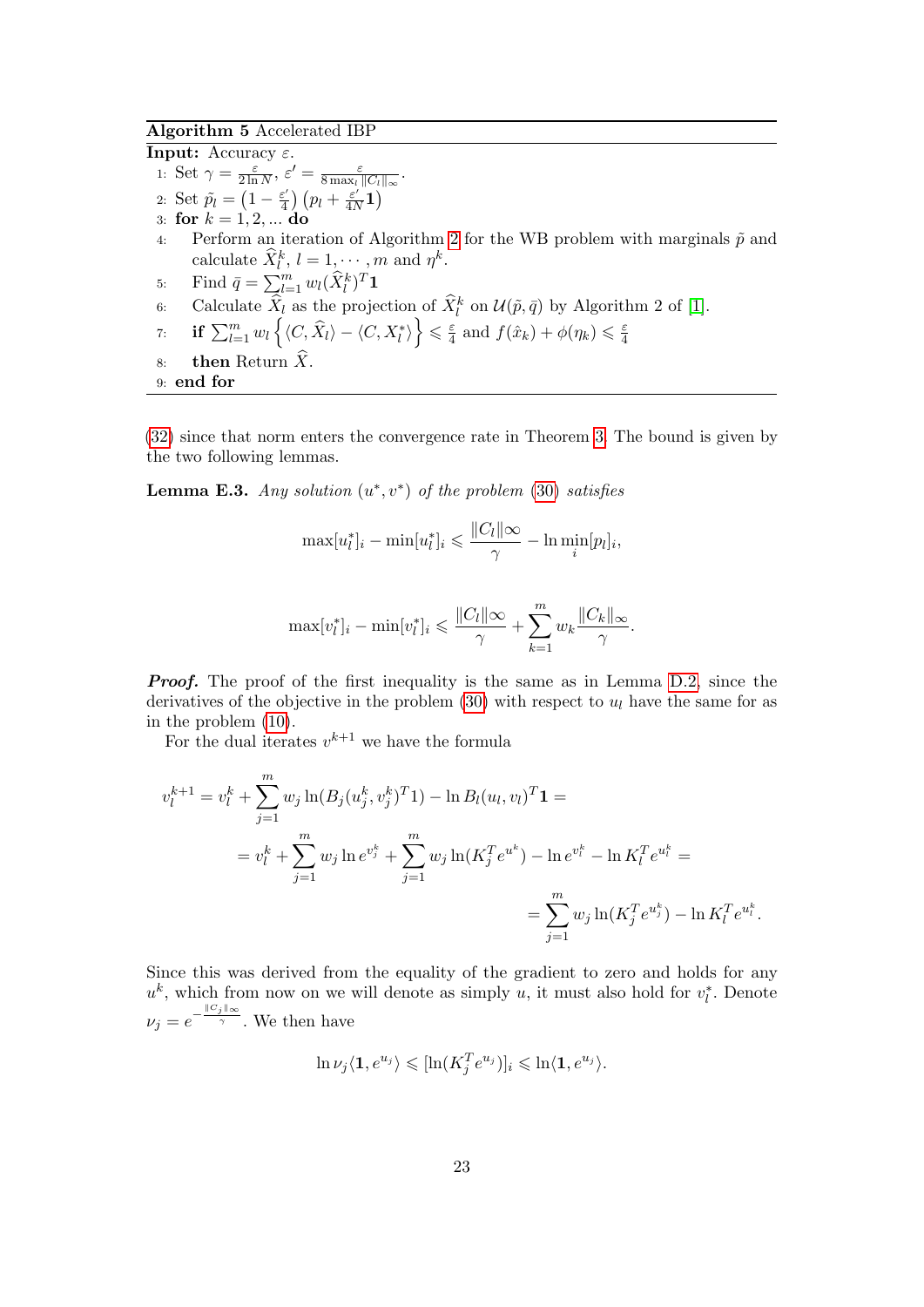Then

$$
\sum_{j=1}^m w_j \ln \nu_j \langle \mathbf{1}, e^{u_j} \rangle - \ln \langle \mathbf{1}, e^{u_l} \rangle \leqslant [v_l^*]_i \leqslant \sum_{j=1}^m w_j \ln \langle \mathbf{1}, e^{u_j} \rangle - \ln \nu_l \langle \mathbf{1}, e^{u_l} \rangle.
$$

Finally,

$$
\max[v_l^*]_i - \min[v_l^*]_i \leqslant -\sum_{j=1}^m w_j \ln \nu_j - \ln \nu_l = \frac{\|C_l\|_{\infty}}{\gamma} + \sum_{j=1}^m w_j \frac{\|C_j\|_{\infty}}{\gamma}.
$$

Set  $(u^0, v^0)$ . Once again, we know the exact value of the smoothness parameter of the dual problem in terms of variables  $\lambda_i, \mu_l$ , where  $i \in \{1, \ldots, m\}$ ,  $l \in \{1, \ldots, m-1\}$ . Using the above Lemma we will now derive the bound on the distance to the dual solution in these variables.

**Lemma E.4.** With  $(\lambda^0, \mu^0) = (0, 0)$  there exists a solution of the dual problem  $(32)$ in the coordinate space  $(\lambda, \mu)$  such that

$$
R^{2} = \|(\lambda^{*}, \mu^{*})\|_{2}^{2} \leq N \left( \left( \max_{l} \|C_{l}\|_{\infty} - \frac{\gamma}{2} \min_{l, i} [p_{l}]_{i} \right)^{2} + \max_{l} \|C_{l}\|_{\infty}^{2} \right).
$$

**Proof.** The coordinates  $(\lambda, \mu)$  and  $(u, v)$  are connected by the transformation  $\lambda_l =$  $-\gamma w_l u_l, l \leqslant m, \mu_i = -\gamma w_i v_i, i < m.$ 

As a function of  $(u, v)$  the dual objective  $\phi(u, v)$  is invariant under transformations of the form  $u_l \to u_l + t_l \mathbf{1}$  with arbitrary  $t_l \in \mathbb{R}$ , and  $v_l \to v_l + s_l \mathbf{1}$  with  $s_l$  such that  $\sum_{l=1}^{m} w_l s_l = 0$ . Hence, there exists a solution  $(u^*, v^*)$  such that for  $l \in 1, ..., m$ 

$$
\max[u_l^*]_i = -\min[u_l^*]_i = ||u_l^*||_{\infty},
$$

and for  $j \in 1, \ldots, m-1$ 

$$
\max[v_j^*]_i = -\min[v_j^*]_i = ||v_j^*||_{\infty}.
$$

Using the result of the previous Lemma, we have now guaranteed the existence of a solution  $(u^*, v^*)$  such that

$$
||u_l^*||_{\infty} \leqslant \frac{||C_l||_{\infty}}{2\gamma} - \frac{1}{2} \ln \min_i [p_l]_i,
$$

$$
||v_l^*||_{\infty} \leqslant \frac{||C_l||_{\infty}}{2\gamma} + \sum_{k=1}^m w_k \frac{||C_k||_{\infty}}{2\gamma}.
$$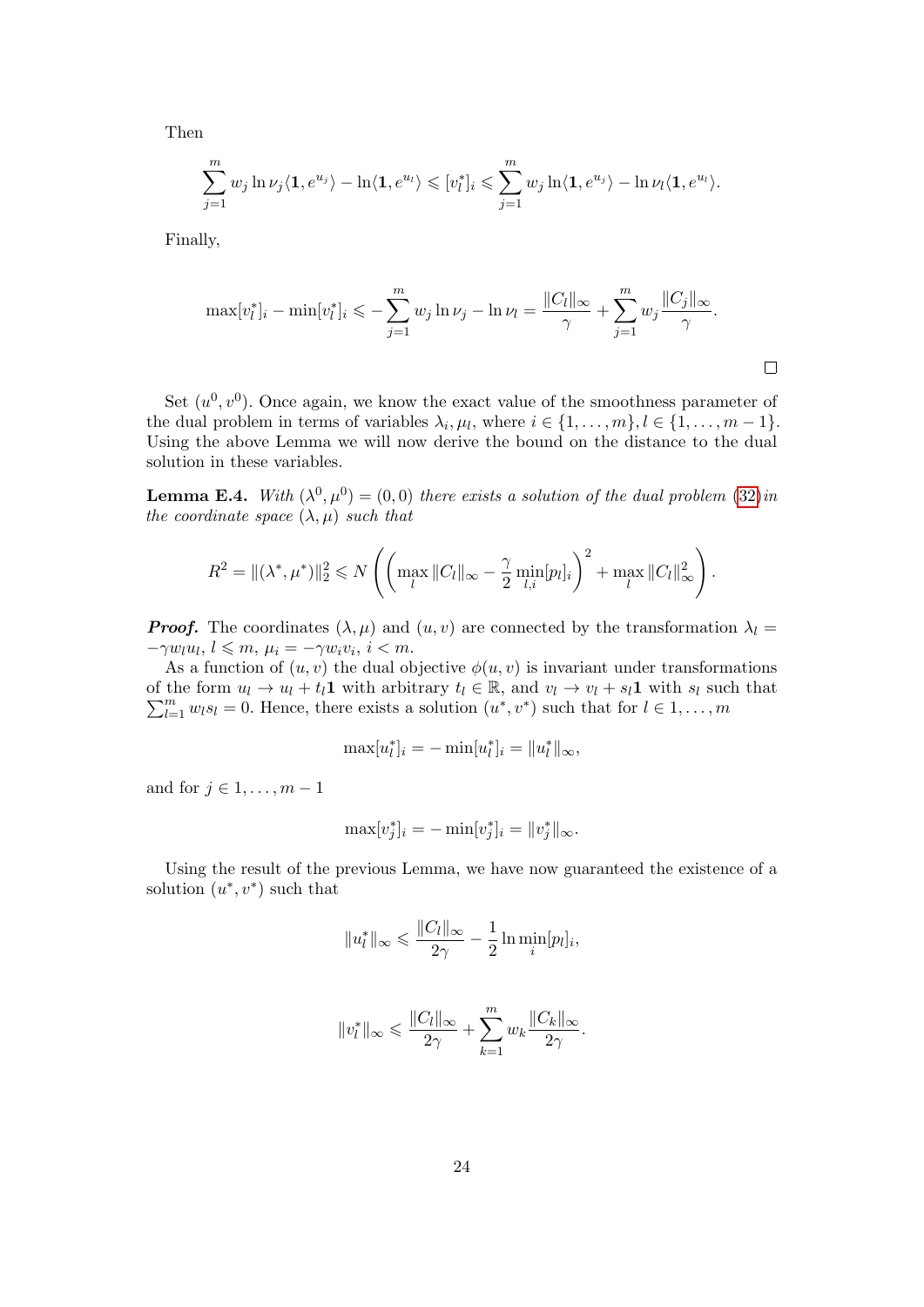$$
\|\lambda_l^*\|_{\infty} = \gamma w_l \|u_l^*\|_{\infty} \leq w_l \left(\frac{\|C_l\|_{\infty}}{2} - \frac{\gamma}{2} \ln \min_i [p_l]_i\right) \leq \leq w_l \left(\max_l \|C_l\|_{\infty} - \frac{\gamma}{2} \min_{l,i} [p_l]_i\right),
$$

$$
\|\mu_l^*\|_{\infty} = \gamma w_l \|v_l^*\|_{\infty} \leq w_l \max_l \|C_l\|_{\infty}, \ l \in \{1, \ldots, m-1\}
$$

Finally,

$$
\begin{aligned} ||(\lambda^*, \mu^*)||_2^2 &= \sum_{l=1}^m \|\lambda_l\|_2^2 + \sum_{j=1}^{m-1} \|\mu_j^*\|_2^2 \le N \left(\sum_{l=1}^m \|\lambda_l\|_{\infty}^2 + \sum_{j=1}^{m-1} \|\mu_j^*\|_{\infty}^2\right) \\ &\le N \left(\left(\max_l \|C_l\|_{\infty} - \frac{\gamma}{2} \min_{l,i} [p_l]_i\right)^2 + \max_l \|C_l\|_{\infty}^2\right) \end{aligned}
$$

Next, consider the non-regularized WB problem

<span id="page-24-0"></span>
$$
\min_{\substack{X \in Q \\ \mathbf{A}\text{vec}(X)=b}} \sum_{l=1}^{m} w_l \langle C_l, X_l \rangle, \tag{35}
$$

where  $\mathbf{A} \text{vec}(X) = (X_1 \mathbf{1}, \cdots, X_m \mathbf{1}, (X_1^T \mathbf{1} - X_m^T \mathbf{1}), (X_2^T \mathbf{1} - X_m^T \mathbf{1}), \cdots, (X_{m-1}^T \mathbf{1} - X_m^T \mathbf{1})$  $(X_m^T 1)$ <sup>T</sup> and  $b = (p_1, \dots, p_m, 0, \dots, 0)$ <sup>T</sup>

Let  $X^*$  be the solution of the problem [\(35\)](#page-24-0) and  $X^*_{\gamma}$  be the solution of the regularized problem

<span id="page-24-1"></span>
$$
\min_{\substack{X \in Q \\ \mathbf{A}\text{vec}(X)=b}} \sum_{l=1}^{m} w_l \langle C_l, X_l \rangle + \gamma \langle X_l, \ln X_l \rangle. \tag{36}
$$

Then, we have

$$
\sum_{l=1}^{m} w_l \langle C_l, \hat{X}_l \rangle
$$
\n
$$
= \sum_{l=1}^{m} w_l \left\{ \langle C_l, X_l^* \rangle + \langle C_l, X_{l\gamma}^* - X_l^* \rangle + \langle C_l, \hat{X}_l^k - X_{l\gamma}^* \rangle + \langle C_l, \hat{X}_l - \hat{X}_l^k \rangle \right\}. \quad (37)
$$

Now we estimate the second and third term in the r.h.s.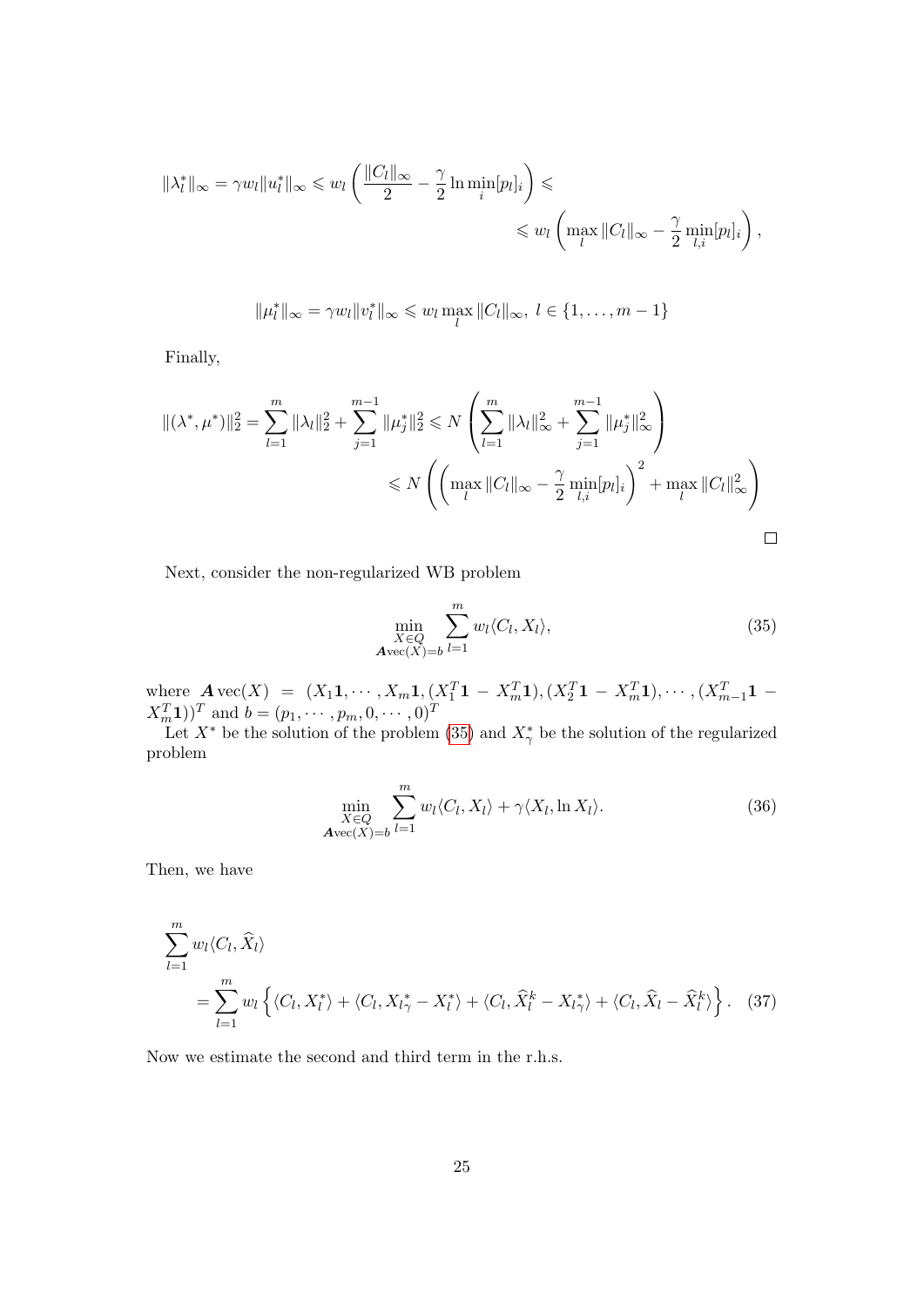$$
\sum_{l=1}^{m} w_l \langle C_l, X_{l\gamma}^* - X_l^* \rangle
$$
\n
$$
= \sum_{l=1}^{m} w_l \left\{ \langle C_l, X_{l\gamma}^* \rangle - \gamma H(X_{l\gamma}^*) + \gamma H(X_{l\gamma}^* \rangle \right\} - \min_{\substack{X \in Q \\ \mathcal{A} \text{vec}(X) = b}} \sum_{l=1}^{m} w_l \langle C_l, X_l \rangle
$$
\n
$$
= \min_{\substack{X \in Q \\ \mathcal{A} \text{vec}(X) = b}} \sum_{l=1}^{m} w_l \left\{ \langle C_l, X_l \rangle - \gamma H(X_l) \right\} - \min_{\substack{X \in Q \\ \mathcal{A} \text{vec}(X) = b}} \sum_{l=1}^{m} w_l \langle C_l, X_l \rangle + \gamma \sum_{l=1}^{m} w_l H(X_{l\gamma}^*)
$$
\n
$$
= \sum_{A \text{vec}(X) = b} \sum_{l=1}^{m} w_l H(X_{l\gamma}^*)
$$
\n(38)

 $\sum_{l=1}^m w_l \left\{ \langle C_l, X_l \rangle - \gamma H(X_l) \right\}$  and  $X_{l\gamma}^*$  is the solution, we have Furthermore, since our algorithm solves problem  $(P_1)$  with  $f(x) =$ 

<span id="page-25-1"></span>
$$
\sum_{l=1}^{m} w_l \langle C_l, \hat{X}_l^k - X_{l\gamma}^* \rangle = \sum_{l=1}^{m} w_l \left\{ \langle C_l, \hat{X}_l^k \rangle - \gamma H(\hat{X}_l^k) \right\}
$$

$$
- \sum_{l=1}^{m} w_l \left\{ \langle C_l, X_{l\gamma}^* \rangle - \gamma H(X_{l\gamma}^* ) \right\} + \gamma \sum_{l=1}^{m} w_l \left\{ H(\hat{X}_l^k) - H(X_{l\gamma}^* ) \right\}
$$

$$
\overset{\textcircled{\bigcirc}}{\leq} f(\hat{x}_k) + \varphi(\eta_k) + \gamma \sum_{l=1}^{m} w_l \left\{ H(\hat{X}_l^k) - H(X_{l\gamma}^*) \right\}, \quad (39)
$$

where ① follows from the duality gap bound  $f(\hat{x}_k) - f^* \leq f(\hat{x}_k) + \varphi(\eta_k)$ .

<span id="page-25-0"></span>Then by [\(39\)](#page-25-0) and [\(38\)](#page-25-1) we have

$$
\sum_{l=1}^{m} w_l \left\{ \langle C_l, X_{l\gamma}^* - X_l^* \rangle + \langle C_l, \widehat{X}_l^k - X_{l\gamma}^* \rangle \right\}
$$
\n
$$
\leqslant \min_{\substack{X \in Q \\ \mathbf{A} \text{vec}(X) = b}} \sum_{l=1}^{m} w_l \left\{ \langle C_l, X_l \rangle - \gamma H(X_l) \right\} + \gamma \sum_{l=1}^{m} w_l H(X_{l\gamma}^*) - \min_{\substack{X \in Q \\ \mathbf{A} \text{vec}(X) = b}} \sum_{l=1}^{m} w_l \langle C_l, X_l \rangle
$$
\n
$$
+ f(\hat{x}_k) + \varphi(\eta_k) + \gamma \sum_{l=1}^{m} w_l \left\{ H(\widehat{X}_l^k) - H(X_{l\gamma}^*) \right\}.
$$

Next we use that  $-H(X_l) \in [-2\ln n, 0]$  for any  $X_l \in Q$ , which implies

$$
\min_{\substack{X \in Q \\ \mathbf{A} \text{vec}(X) = b}} \sum_{l=1}^{m} w_l \left\{ \langle C_l, X_l \rangle - \gamma H(X_l) \right\} - \min_{\substack{X \in Q \\ \mathbf{A} \text{vec}(X) = b}} \sum_{l=1}^{m} w_l \langle C_l, X_l \rangle \leq 0. \tag{40}
$$

and finally implies

<span id="page-25-2"></span>
$$
\sum_{l=1}^{m} w_l \left\{ \langle C_l, X_{l\gamma}^* - X_l^* \rangle + \langle C_l, \widehat{X}_l^k - X_{l\gamma}^* \rangle \right\} \leq f(\hat{x}_k) + \varphi(\eta_k) + 2\gamma \ln n. \tag{41}
$$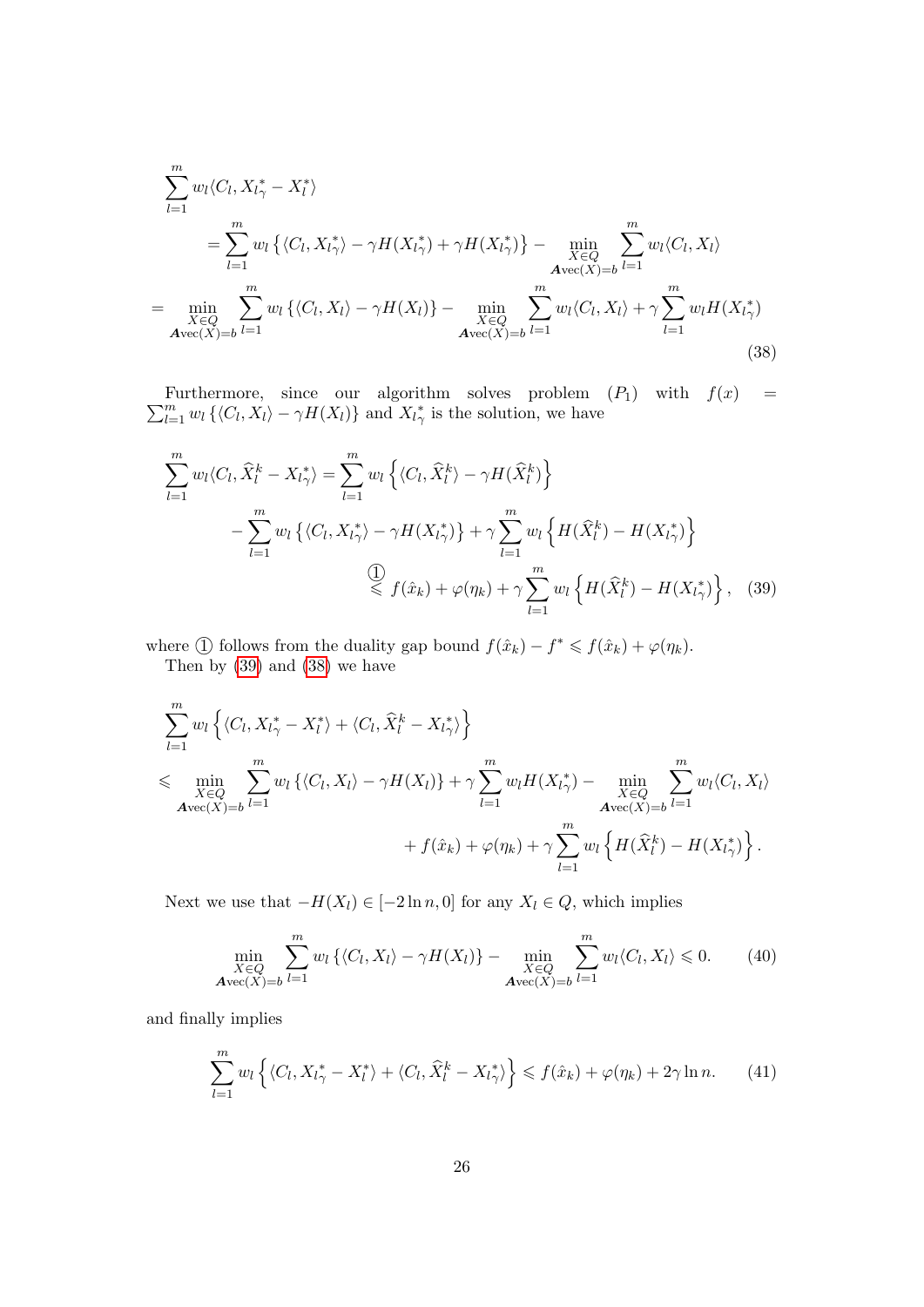Combining [\(37\)](#page-24-1) and [\(41\)](#page-25-2), we obtain

$$
\sum_{l=1}^{m} w_l \langle C_l, \hat{X}_l \rangle \leqslant \sum_{l=1}^{m} w_l \langle C_l, X_l^* \rangle + \sum_{l=1}^{m} w_l \langle C_l, \hat{X}_l - \hat{X}_l^k \rangle + f(\hat{x}_k) + \varphi(\eta_k) + 2\gamma \ln n. \tag{42}
$$

We immediately see that, when the stopping criterion in step 6 of Algorithm [5](#page-22-0) is fulfilled, the output  $\widehat{X}_l \in \{X \in Q | \text{Avec}(X) = b\}$  satisfies  $\sum_{l=1}^m w_l \langle C, \widehat{X}_l \rangle - \sum_{l=1}^m w_l \langle C, X^*_l \rangle \le \varepsilon$ .

It remains to obtain the complexity bound. First, we estimate the number of iterations in Algorithm [5](#page-22-0) to guarantee  $\sum_{l=1}^{m} w_l \langle C_l, \hat{X}_l - \hat{X}_l^k \rangle \leq \frac{\varepsilon}{4}$  $\frac{\varepsilon}{4}$  and, after that, estimate the number of iterations to guarantee  $f(\hat{x}_k) + \varphi(\eta_k) \leq \frac{\varepsilon}{4}$  $\frac{\varepsilon}{4}$ .

Denote  $q_l = (\hat{X}_l^k)^T 1$ . From the scheme of [\[6\]](#page-28-6) and since  $||A \text{ vec}(X) - b||_1 = \sum_{l=1}^m ||q_l$  $q_{l+1}$ ||1 after an update of u variables we have

$$
\sum_{l=1}^{m} w_{l} \langle C_{l}, \hat{X}_{l} - \hat{X}_{l}^{k} \rangle \leq \max_{l} \|C_{l}\|_{\infty} \sum_{l=1}^{m} w_{l} \|\hat{X}_{l} - \hat{X}_{l}^{k}\|_{1}
$$
\n
$$
\leq 2 \max_{l} \|C_{l}\|_{\infty} \sum_{l=1}^{m} w_{l} \left( \|(\tilde{p}_{l} - p_{l}\|_{1} + \|(\hat{X}_{l}^{k})^{T} \mathbf{1} - \bar{q}\|_{1} \right)
$$
\n
$$
\leq 2 \max_{l} \|C_{l}\|_{\infty} \varepsilon' + 2 \max_{l} \|C_{l}\|_{\infty} \max_{l} w_{l} \|A \operatorname{vec}(X) - b\|_{1}.
$$
\n(43)

It remains to show that  $2 \max_l ||C_l||_{\infty} \max_l w_l ||A \operatorname{vec}(X) - b||_1 \leq \varepsilon/4.$ By Theorem [3](#page-0-0)

$$
||A \operatorname{vec}(X) - b||_1 \le \frac{16R||A||_{E \to H}^2 \sqrt{2N}}{\gamma k^2}.
$$

Setting

$$
\frac{16RL\sqrt{2N}}{k^2} = \frac{16R||\mathbf{A}||_{E\to H}^2\sqrt{2N}}{\gamma k^2} \leq \frac{\varepsilon}{8\max_l||C_l||_{\infty}\max_l w_l},\tag{44}
$$

together with the choice of  $\gamma = \frac{\varepsilon}{2 \ln n}$  $\frac{\varepsilon}{2 \ln N}$  and since  $||A||_{E \to H} =$ √ 2, we have that, to obtain  $\langle C, \hat{X}_l - \hat{X}_l^k \rangle \leq \frac{\varepsilon}{4}$  $\frac{\varepsilon}{4}$ , it is sufficient to choose

<span id="page-26-0"></span>
$$
k = O\left(\frac{N^{1/4}\sqrt{\|C_l\|_{\infty} \max_l w_l R\|C\|_{\infty} \ln N}}{\varepsilon}\right).
$$
 (45)

At the same time, by Theorem [3,](#page-0-0)

$$
f(\hat{x}_k) + \varphi(\eta_k) \leqslant \frac{32R^2}{\gamma k^2}.
$$

Since we set  $\gamma = \frac{\varepsilon}{2 \ln \pi}$  $\frac{\varepsilon}{2 \ln N}$ , we conclude that in order to obtain  $f(\hat{x}_k) + \varphi(\eta_k) \leq \frac{\varepsilon}{4}$  $\frac{\varepsilon}{4}$ , it is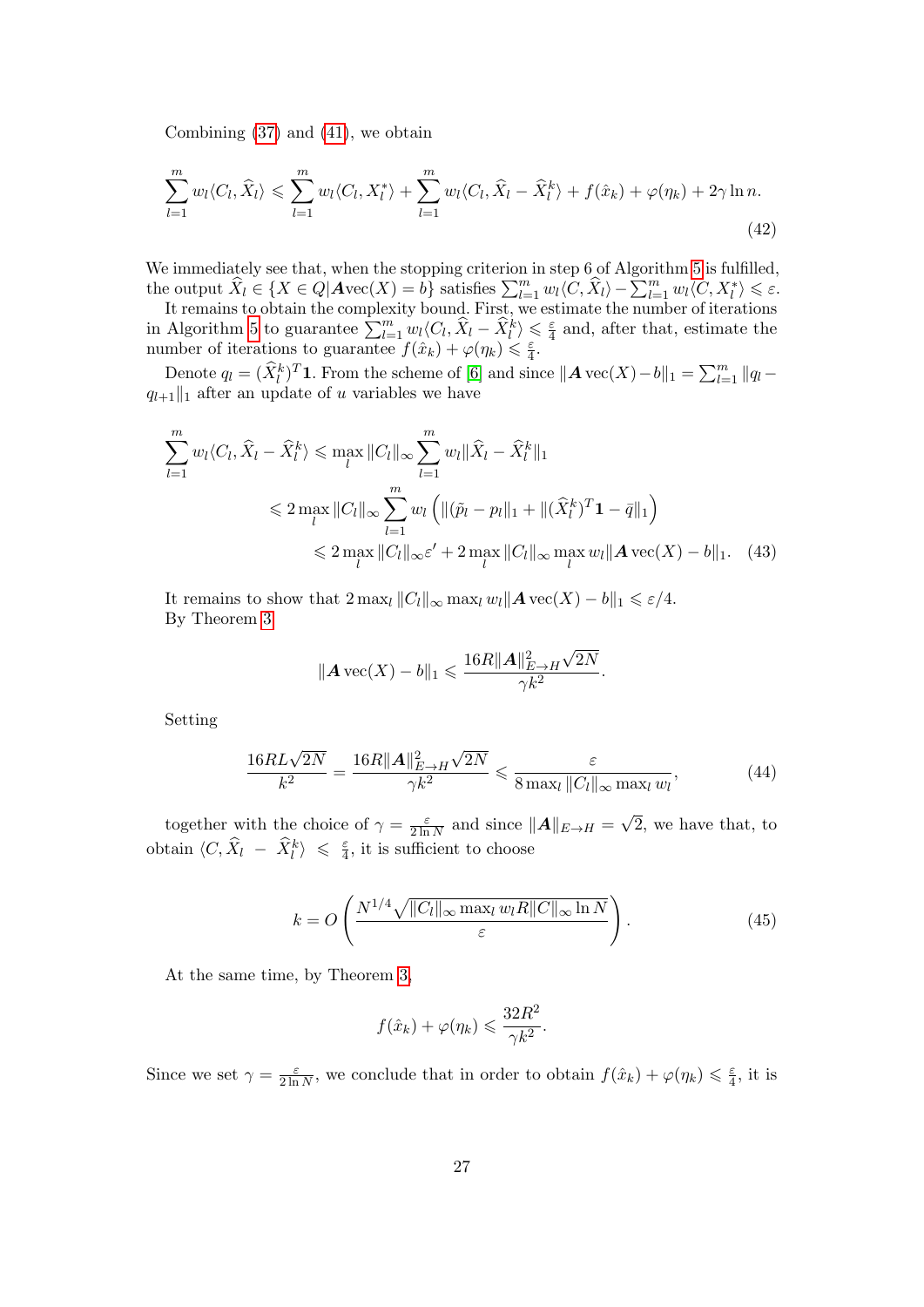sufficient to choose

<span id="page-27-0"></span>
$$
k = O\left(\frac{R\sqrt{\ln N}}{\varepsilon}\right). \tag{46}
$$

To estimate the number of iterations required to reach the desired accuracy, we should take maximum of [\(45\)](#page-26-0) and [\(46\)](#page-27-0). We return to the bound established in Lemma [D.3:](#page-12-1)

$$
R^{2} = \|(\lambda^{*}, \mu^{*})\|_{2}^{2} \leq N \left( \left( \max_{l} \|C_{l}\|_{\infty} - \frac{\gamma}{2} \min_{l, i} [\tilde{p}_{l}]_{i} \right)^{2} + \max_{l} \|C_{l}\|_{\infty}^{2} \right)
$$

or one can write

$$
R = O\left(\sqrt{N} ||C||_{\infty}\right).
$$

The ratio of the bounds [\(45\)](#page-26-0) and [\(46\)](#page-27-0) is equal to √ R  $\frac{\sqrt{R}}{N^{1/4}\sqrt{\max_i w_i ||C||_{\infty}}},$  so from our estimate of R we can see that these bounds are of the same order. Hence, we finally obtain the estimate on the number of iterations

$$
O\left(\frac{N^{1/2}\sqrt{\ln N}\|C\|_\infty}{\varepsilon}\right).
$$

Since each iteration requires  $O(mN^2)$  arithmetic operations, which is the same as in the IBP algorithm, we get the total complexity

$$
O\left(\frac{mN^{5/2}\sqrt{\ln N}\|C\|_\infty}{\varepsilon}\right).
$$

#### F. Implementation Details

Looking through the proof of convergence for Algorithm [1](#page-4-1) one can notice that line search subroutine need to fulfill two conditions:  $\langle \nabla f(y^k), v^k - y^k \rangle \geq 0$  and  $f(y^k) \leq f(x^k)$ . We got significant increase of performance, when were using these condition as a stopping criteria for line search subroutine. Another increase of performance came from the observation that the value of  $\beta$  satisfying the condition is often close to  $\frac{k-1}{k+2}$ , the value appearing in Nesterov's type accelerated methods [\[8\]](#page-28-7). The other observation is that the value of  $\beta$  satisfying the conditions frequently does not change from iteration to iteration with the same parity. So we use the value  $\beta_{t-2}$  as a starting point for the line search subroutine to find  $\beta_t$  on t-th iteration. These and other implementation details are available on <https://github.com/nazya/AAM>